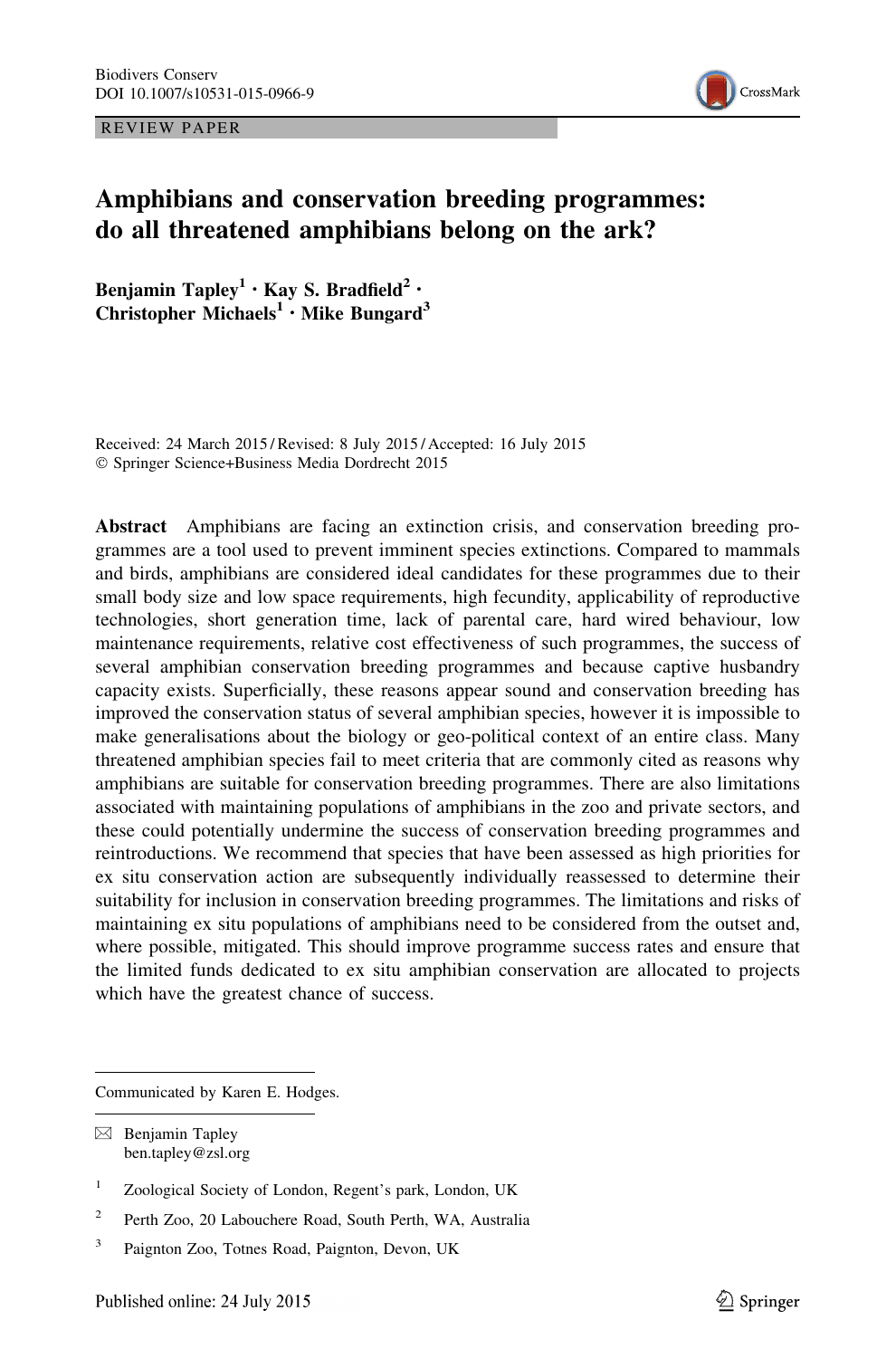Keywords Capacity building Captive breeding · Husbandry · Zoo

# The amphibian crisis

Contemporary amphibian declines have been precipitous, global, and sometimes enigmatic; no other group of vertebrates that has been completely assessed is currently faced with a higher level of endangerment (Alford and Richards [1999](#page-16-0); Stuart et al. [2004](#page-20-0)). At least 30 % of all described amphibian species are currently threatened with extinction (Zippel and Mendelson [2008](#page-21-0)). Additionally, many amphibian faunas are poorly known and the threat status in some regions may therefore be underestimated (Iskandar and Erdelen [2006;](#page-19-0) Foufopoulos and Richards [2007](#page-18-0); Rowley et al. [2010\)](#page-20-0).

The factors driving global amphibian population declines are diverse, often synergistic, predominantly anthropogenic and intrinsically linked to uncontrolled human population growth (Gascon et al. [2007\)](#page-18-0). While threats such as over-exploitation, habitat degradation, pollution and invasive species can potentially be ameliorated, many others, including climate change and several emerging infectious diseases (see review in Woodhams et al. [2011\)](#page-21-0), are not reversible within the foreseeable future (Smith and Sutherland [2014](#page-20-0)).

Incidences of enigmatic declines are positively associated with species living in the tropics at high elevation in riparian habitats and negatively associated with species living at low altitudes in lentic habitats (Stuart et al. [2004](#page-20-0)). Evidence suggests that rapid enigmatic declines are linked to the emergence of chytridiomycosis as areas characterised by these declines overlap with areas of the highest environmental suitability for the chytrid fungus (Lötters et al. [2009](#page-19-0)). Amphibian chytrid fungi are non host specific, and infect all extant orders of Amphibia (Gower et al. [2013\)](#page-18-0). Ranavirus is another emerging amphibian pathogen and has been documented to cause mass mortalities of both wild and captive amphibians (Miller et al. [2008;](#page-20-0) Gray et al. [2009\)](#page-18-0). Attempts to mitigate these diseases in nature have been largely unsuccessful to date (see references within Smith and Sutherland [2014](#page-20-0)).

#### Why conserve amphibians?

A number of reasons have been proposed as to why amphibians should be conserved. Amphibians have an economic value; they are used for food, medicines, research and are increasingly popular as pets (Collins and Crump [2009;](#page-17-0) Tapley et al. [2011](#page-20-0)), Frogs are an important food item for many people (Gonwou and Rödel [2008](#page-18-0)), and there is a substantial international trade in frog meat. Between 1996 and 2006 it was estimated that between 8,000,000 to 12,000,000 kg of frogs' legs were imported globally (Warkentin et al. [2009;](#page-21-0) Gratwicke et al. [2010\)](#page-18-0). Some species are of scientific or medical importance; secretions from amphibians have been documented to contain painkillers as well as antimicrobial peptides (Badio and Daly [1994;](#page-17-0) Fleming et al. [2009](#page-18-0); Azevedo Calderon et al. [2011](#page-17-0)). Amphibians provide ecosystem services and the loss of one or more species can reduce the quality of the services within an ecosystem as amphibians play a crucial role in nutrient cycling and energy flow in aquatic and terrestrial ecosystems (Collins and Crump [2009](#page-17-0)). The removal of amphibians from, or reduction in numbers of amphibians in, a system can have dire consequences; over collection of frogs for the international meat trade resulted in an increase in agricultural pests in India (Altherr et al. [2011](#page-16-0)).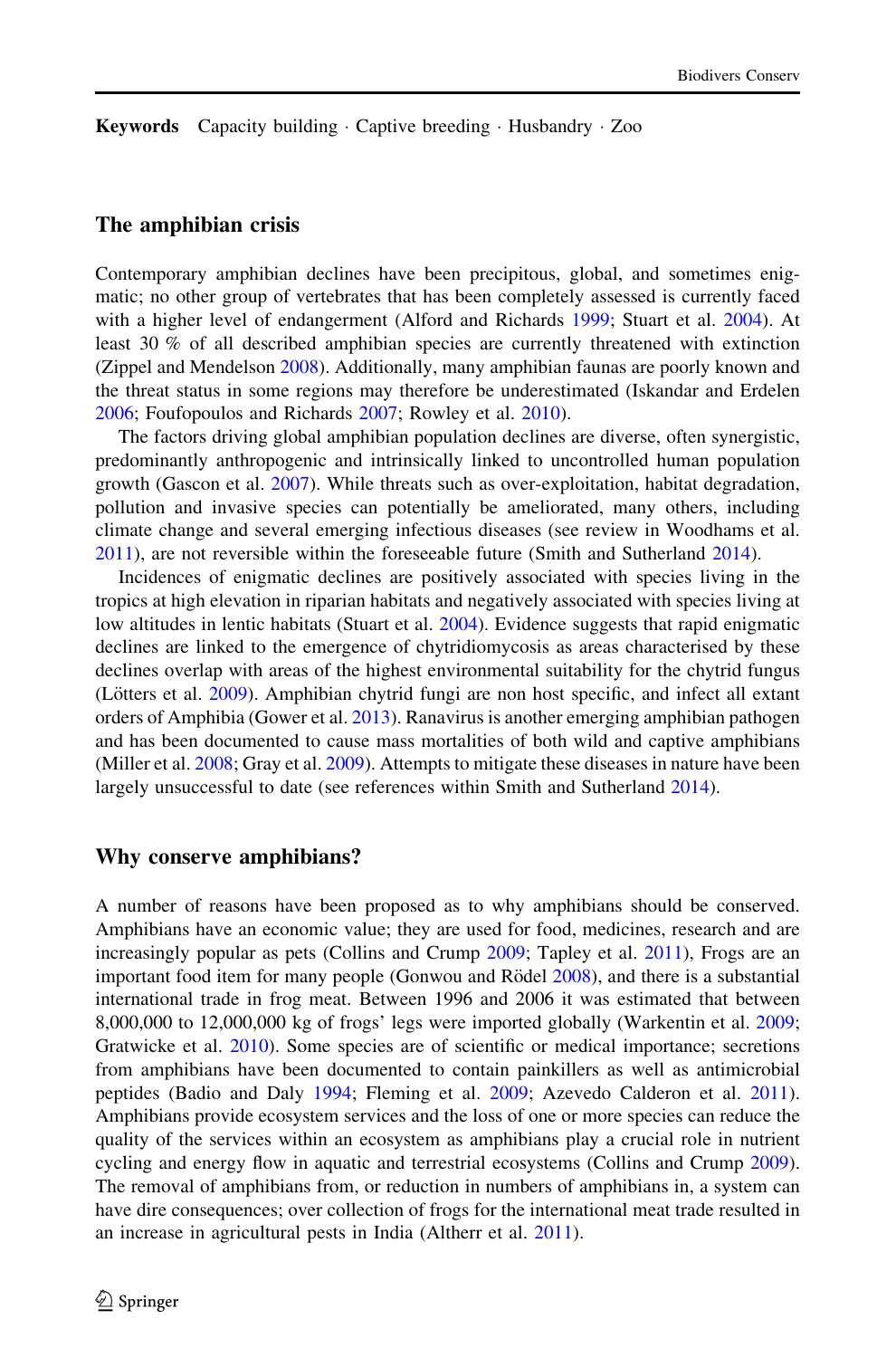There are also aesthetic and cultural reasons for conserving amphibians. Humans strive to connect with nature and appreciate the beauty of nature and the uniqueness of each species (Wilson [1984](#page-21-0)). In many cultures amphibians are significant as they symbolise fertility and new beginnings as well as resurrection (Collins and Crump [2009](#page-17-0)), and amphibians are still represented in popular contemporary culture.

There are ethical arguments too; the majority of people would concur that each species has the right to exist and has its own intrinsic value regardless of its value to humans (Collins and Crump [2009](#page-17-0)). This ethical argument is powerful as it is central to the majority of belief systems and religions (Groom et al. [2006](#page-18-0)).

#### Amphibian conservation breeding programmes

In 2005, the IUCN/SSC Amphibian Conservation Summit produced the Amphibian Conservation Action Plan (ACAP) as an urgent call for globally coordinated conservation action to address amphibian declines. Several organisations were subsequently formed to co-ordinate amphibian conservation on a global scale, including the Amphibian Ark (AArk) and the Amphibian Specialist Group (ASG).

The Amphibian Survival Alliance (ASA) was established in 2011 as an umbrella organisation for amphibian conservation practitioners, and works closely with AArk and the ASG. The ASA prioritised the establishment of ex situ rescue populations of threatened amphibians in zoos and other institutions (Bishop et al. [2012\)](#page-17-0). These programmes aim to maintain genetically representative populations in captivity while threat processes in the wild are being addressed, and subsequently provide animals for population supplementation, reintroduction, or translocation programmes (Zippel et al. [2011](#page-21-0)). In light of climate change and emerging infectious disease, protecting large swathes of habitat in order to protect species may not be enough to ensure the survival of many species (Redford et al. [2012](#page-20-0); Minteer and Collins [2013;](#page-20-0) Pritchard et al. [2013\)](#page-20-0). The majority of landscapes are becoming ever more human dominated, and the difference between managed and wild systems is increasingly indistinct (Minteer and Collins [2013](#page-20-0)). Conservation biologists now recognise that in situ and ex situ techniques are complimentary and the distinction between the two is increasingly blurred or even obsolete (Redford et al. [2012;](#page-20-0) Pritchard et al. [2013\)](#page-20-0). Conservation practitioners are increasingly integrating both in situ and ex situ methods in order to conserve biodiversity, with ex situ populations functioning as metapopulations through conservation management and direct field interventions (Scheele et al. [2014\)](#page-20-0). Ultimately though, ex situ programmes are the last line of defence for populations disappearing too quickly or facing threats too severe or complicated to conserve through in situ action alone.

AArk identifies the most appropriate conservation actions for threatened species through regional needs-based assessments and its programme initiation tool, and provides training and best practice guidelines for ex situ managers (Zippel et al. [2011](#page-21-0)). The likely suitability of the species for a conservation breeding programme (CBP) is not explicitly considered during the assessment process. There is also an issue around the 'uptake' of prioritised species; of the 186 CBPs for threatened amphibian species that AArk is aware of, only 67 are for species assessed as requiring rescue programmes (K. Johnson pers. com.). To what extent, if any, the issue of species suitability for a CBP contributes to this is unknown.

Conservation breeding programmes are an attractive option for amphibian conservation practitioners because they are exciting, provide good publicity and practitioners believe they are contributing to conservation (Norris [2007](#page-20-0); Bowkett [2009](#page-17-0)). This belief is certainly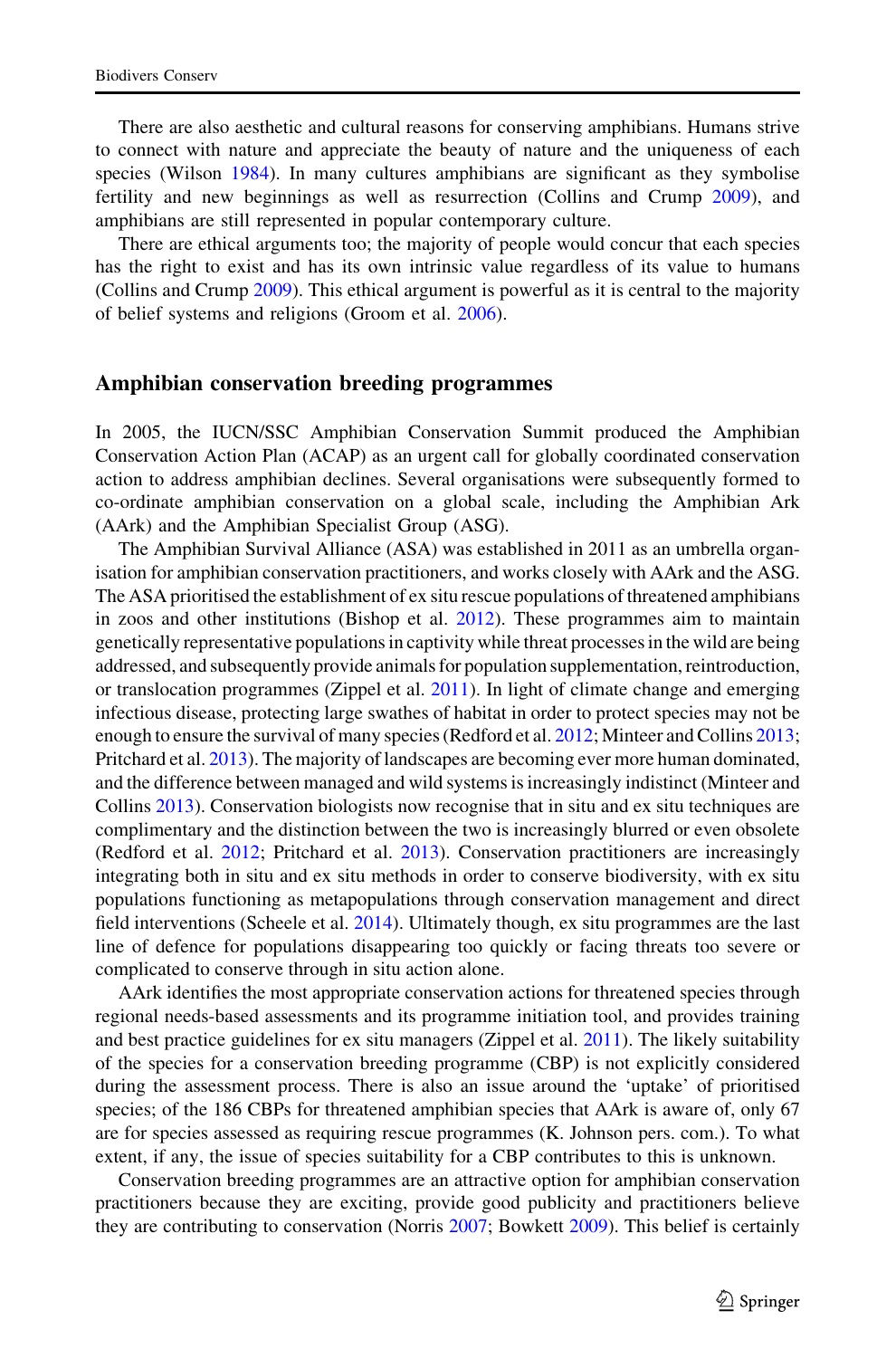not baseless as CBPs played a major role in 17 of the 68 instances where the IUCN threat level assigned to a species had improved by 2010, including two of the four amphibian species whose IUCN threat level had been downgraded (Hoffmann et al. [2010](#page-19-0)). In a review of the effectiveness of captive breeding and reintroduction programmes for amphibians, Griffiths and Pavajeau [\(2008](#page-18-0)) found that 12 out of 14 species that were part of CBPs bred successfully post-release, with seven species meeting the ultimate goal of establishing selfsustaining populations in the wild.

Although CBPs have been integral to the successful conservation of several threatened amphibian species, the 50 % success rate documented by Griffiths and Pavajeau ([2008](#page-18-0)) indicates that there is room for substantial improvement. Amphibians are disproportionately diverse and threatened in the tropics (Stuart et al. [2008\)](#page-20-0) and many species from these regions have not been maintained in captivity before. Moreover, the majority of species held in CBPs being monitored by AArk have not reproduced beyond the F1 generation despite more than a decade of ex situ efforts in some cases (Michaels et al. [2014a\)](#page-19-0). Overall, little has been achieved relative to the scale of the problem despite all of the capacity building and prioritisation efforts that have been conducted around the world in recent years. It is important to note that many programmes have started within the last 10 years, however, and it can take several years to establish a programme and develop successful captive husbandry techniques before releases can occur, followed by years of rigorous post-release monitoring before a programme can ultimately be judged as successful or unsuccessful. In some situation the threats in the wild may not have been mitigated and releases may not be possible. Despite this, we believe that we are at the point where we can, and should, critically evaluate how decisions regarding the establishment of amphibian CBPs are being made and, if necessary, look at ways of improving the decisionmaking process in order to maximise the chances of ultimate success.

# Are all amphibians suitable candidates for CBPs?

Amphibians have been considered ideal candidates for CBPs for a number of reasons, including general attributes of amphibians such as small body size and associated low space requirements, high fecundity, applicability of reproductive technologies, short generation time, lack of parental care, hard wired behaviour, low maintenance requirements, the cost effectiveness of such programmes when compared with programmes for other vertebrates, the success of several amphibian CBPs and reintroductions and because capacity exists in the private and zoo sectors (Bloxam and Tonge [1995;](#page-17-0) Balmford et al. [1996](#page-17-0); Griffiths and Pavajeau [2008;](#page-18-0) Browne et al. [2011](#page-17-0); Smith and Sutherland [2014](#page-20-0)). However, these are generalisations and many threatened amphibian species do not meet one or more of these criteria; this potentially affects their suitability as candidates for CBPs. Even when a species appears suited to a CBP, there may still be significant problems associated with the establishment of a successful ex situ initiative, including insufficient resources and geo-political issues.

# Small size and low space requirements

Whilst most amphibians are relatively small and often require significantly less space than similar programmes for many birds and mammals, a number of threatened species attain large sizes and/or have large space requirements. Large amphibians could be inherently at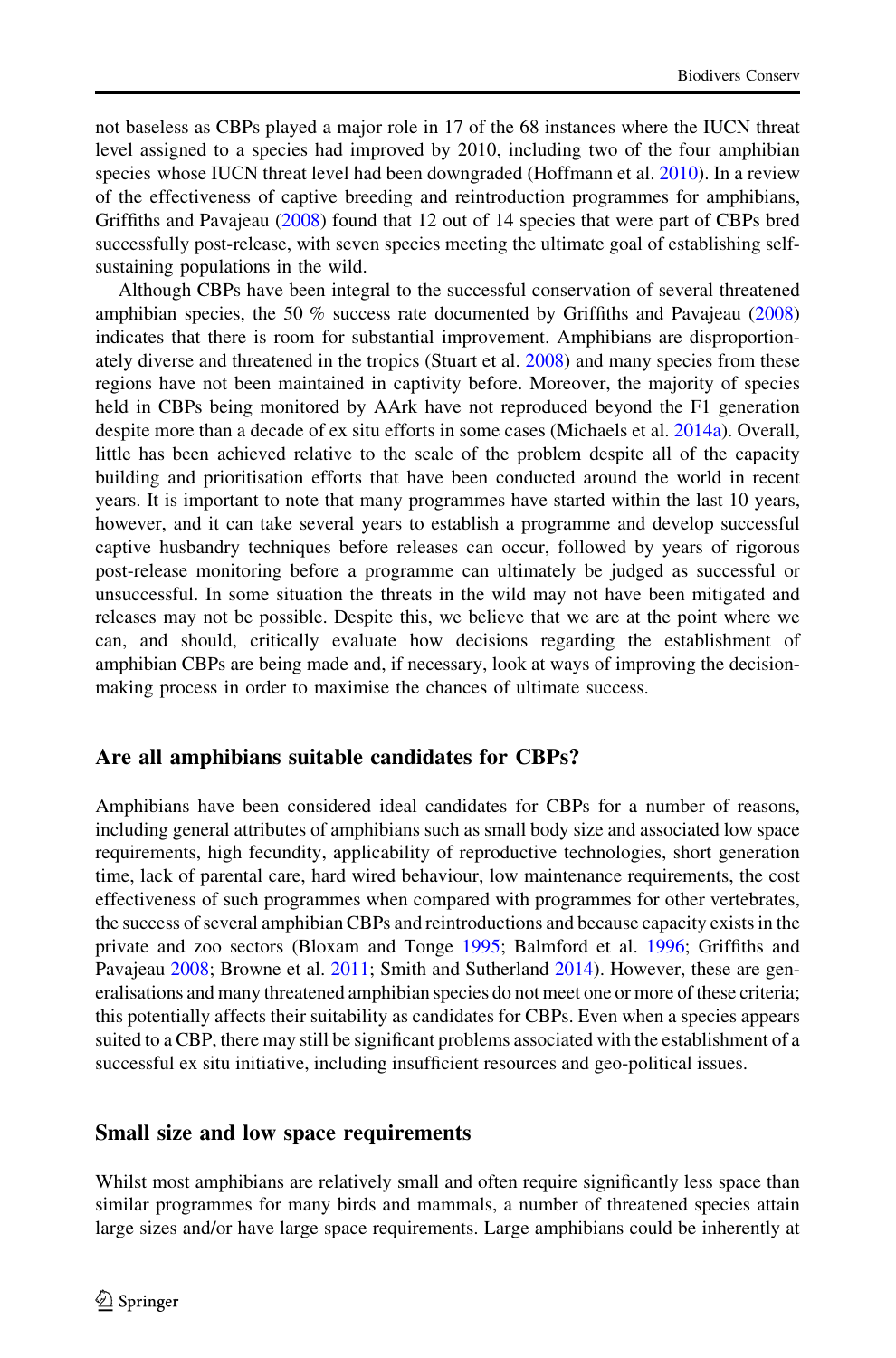risk as they will likely be the target of hunters (Malhotra et al. [2007;](#page-19-0) Rowley et al. [2010;](#page-20-0) Chan et al. [2014\)](#page-17-0). Hunting is a reversible threat, and heavily persecuted large species could therefore be a priority focus of CBPs. These species require large facilities to maintain adequate numbers of stock and are not suited to the standard amphibian conservation breeding facility (e.g. Browne et al. [2007;](#page-17-0) Gagliardo et al. [2008](#page-18-0)). The investment required to create facilities large enough to hold viable populations of amphibians has been cited as a limiting factor even for small species (Barber and Poole [2014;](#page-17-0) Cikanek et al. [2014](#page-17-0)).

Additionally, many amphibians are territorial (Hermanns et al. [2002](#page-19-0)) and territorial amphibians may need more space than would be expected. Many small amphibians require relatively large enclosures for their size. Some species are capable of jumping long distances (James and Wilson [2008](#page-19-0)) and may experience poor health and welfare if maintained in restricted spaces. Physical trauma is common in confined frogs with this kind of locomotory ability (Wright and Whitaker [2001\)](#page-21-0). Others, including many bufonids, require large spaces over which migrations can be simulated in order for successful natural reproduction to take place (C. Michaels, pers. obs.).

# High fecundity and short generation time

It is overly simplistic to state that amphibians produce large clutches and that populations can grow rapidly over relatively short periods of time. Whilst many species do exhibit these characteristics, clutch size is highly variable amongst species, ranging from a single egg to more than 45,000 (Duellman and Trueb [1994;](#page-18-0) Estrada and Hedges [2006](#page-18-0)). Small species and species with specialised reproductive modes tend to produce smaller clutches (Duellman and Trueb [1994](#page-18-0)), and fecundity is lower in caecilians than in anurans and caudates (Duellman and Trueb [1994](#page-18-0)). The species most in need of CBPs may be those with reduced fecundity; low fecundity is associated with increased likelihood of experiencing chytrid related declines (Bielby et al. [2008](#page-17-0)), although not all declining species have small clutches (Crump [2005\)](#page-18-0). High fecundity in itself may also be of limited use unless coupled with an appropriate founder base, resources to successfully maintain a rapidly expanding captive population and population management to ensure on-going genetic viability. Unfortunately, studbooks are often absent, poorly managed or subject to false assumptions that render them flawed (Witzenberger and Hochkirch [2011](#page-21-0)), hence the management strategies required to control population size while preserving genetic diversity in highly fecund species may be lacking.

Many amphibians have generation times that are much shorter than those of birds and mammals, with some anurans maturing in as little as 6 months. Short generation times are characteristic of anurans in lowland tropical environments, i.e. those not commonly associated with enigmatic decline. Many amphibians may not breed until they are at least 5 years of age (Duellman and Trueb [1994\)](#page-18-0), and for some species estimated generation lengths are up to 15 years (Liang et al. [2004\)](#page-19-0). Generation length typically increases with altitude and latitude and is typically longer in salamanders than in anurans. As amphibian declines are positively associated with high elevation species living in streams, CBPs that focus on species with longer generation times will not exhibit the rapid build-up of captive populations suggested by Bloxam and Tonge ([1995\)](#page-17-0); over time these programmes may require more substantial investment. In other respects, these species may make better candidates for CBPs than short-lived species with rapid generation times, as longer generation lengths reduce the risk of genetic adaptation to captivity (Frankham [2008\)](#page-18-0).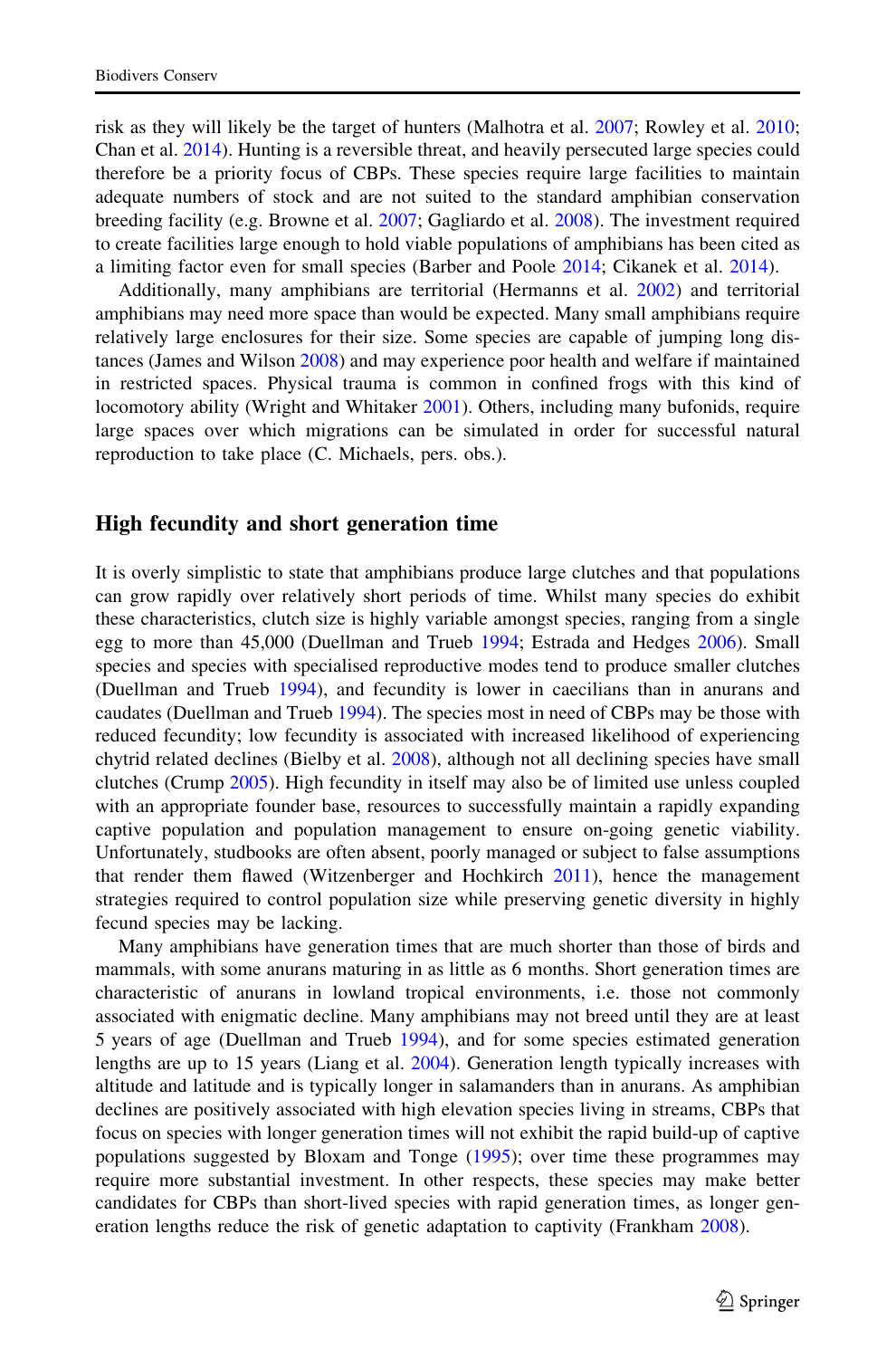# Hard wired behaviour

Amphibians are often considered hard wired both physiologically and behaviourally (Griffiths and Pavajeau [2008\)](#page-18-0). Although limited research has been undertaken in this area, Crane and Mathis ([2011\)](#page-17-0) demonstrated successful pre-release training of salamanders, whereby larvae were taught to display appropriate anti-predator behaviour towards introduced rainbow trout. Moreover, learning has been shown to play a part in a range of behaviours across a number of amphibian species. These include foraging (Sontag et al. [2006\)](#page-20-0), predator avoidance (Epp and Gabor [2008;](#page-18-0) Ferrari and Chivers [2008\)](#page-18-0), territoriality (Dawson and Ryan [2012](#page-18-0)), maze learning (Brattstrom [1990\)](#page-17-0) and visual discrimination (Jenkin and Laberge [2010](#page-19-0)). In some cases, social learning has been detected between species in mixed schools of tadpoles (Ferrari and Chivers [2008](#page-18-0)). This is not to say that amphibian behaviours are as learning-dependent as those of birds or mammals, but neither can they be said to be predominantly hard-wired. Learned components of behaviours may prove vital in preparing stock for successful release and may also, as demonstrated by Crane and Mathis [\(2011](#page-17-0)), represent opportunities to ameliorate the effects of threats in the wild. The additional resources required to cater to learned behaviours in amphibians must therefore be considered when planning CBPs (Michaels et al. [2014b](#page-19-0)).

Because learned behaviours appear to be more important for amphibians than previously thought, exposure to predators, competitors, parasitism and starvation prior to release may be important to ensure reintroduction success. As with other vertebrate taxa, this may directly trade off against the need to ensure high welfare standards for captive animals.

#### Easy to maintain and breed

Many threatened species have not been maintained in captivity prior to the decision to establish a CBP; determining appropriate husbandry and breeding techniques is therefore crucial to programme success. It has become apparent, however, that amphibians have complex and varied husbandry requirements and are not necessarily easy to maintain and breed (Browne et al. [2006;](#page-17-0) Antwis and Browne [2009](#page-17-0); Verschooren et al. [2011;](#page-21-0) Ogilvy et al. [2012;](#page-20-0) Dugas et al. [2013](#page-18-0); Antwis et al. [2014](#page-17-0); Michaels et al. [2014a](#page-19-0), [c\)](#page-19-0). Many species have failed to thrive (Norris [2007](#page-20-0); Gagliardo et al. [2008](#page-18-0)) or breedin captivity (Birkett et al. [1999\)](#page-17-0), while others have not bred reliably or in sufficient numbers to maintain genetically viable populations (Coloma and Almeida-Reinoso [2012\)](#page-17-0). In an analysis of the efficacy of amphibian CBPs, just 55 % produced tadpoles, metamorphs or juveniles (Smith and Sutherland [2014](#page-20-0)). Tropical species in particular have proven difficult to maintain and breed in captivity, due to high levels of endemism (Collen et al. [2008\)](#page-17-0) combined with a tendencytowards high levels of environmental specificity and little or no husbandry experience or field data (Michaels et al. [2014a](#page-19-0)).

Poor captive breeding success may be related to inadequate nutrition, sub optimal health, failure to provide the correct environmental regime, habitat attributes and/or breeding triggers, difficulty in spawning and/or low survival rates from egg to early juvenile stages (Browne and Zippel [2007;](#page-17-0) Kouba et al. [2009](#page-19-0)). This is further complicated by the complex life cycles exhibited by many amphibian species, as different stages can have very different requirements. Most anuran larvae have never been reared in captivity and information on how to rear larvae is lacking in peer reviewed literature (Pryor [2014](#page-20-0)). Given the potential for husbandry to significantly affect fitness related characters in tadpoles (Martins et al. [2013;](#page-19-0) Michaels and Preziosi [2015\)](#page-19-0), this can be a serious impediment to programme success.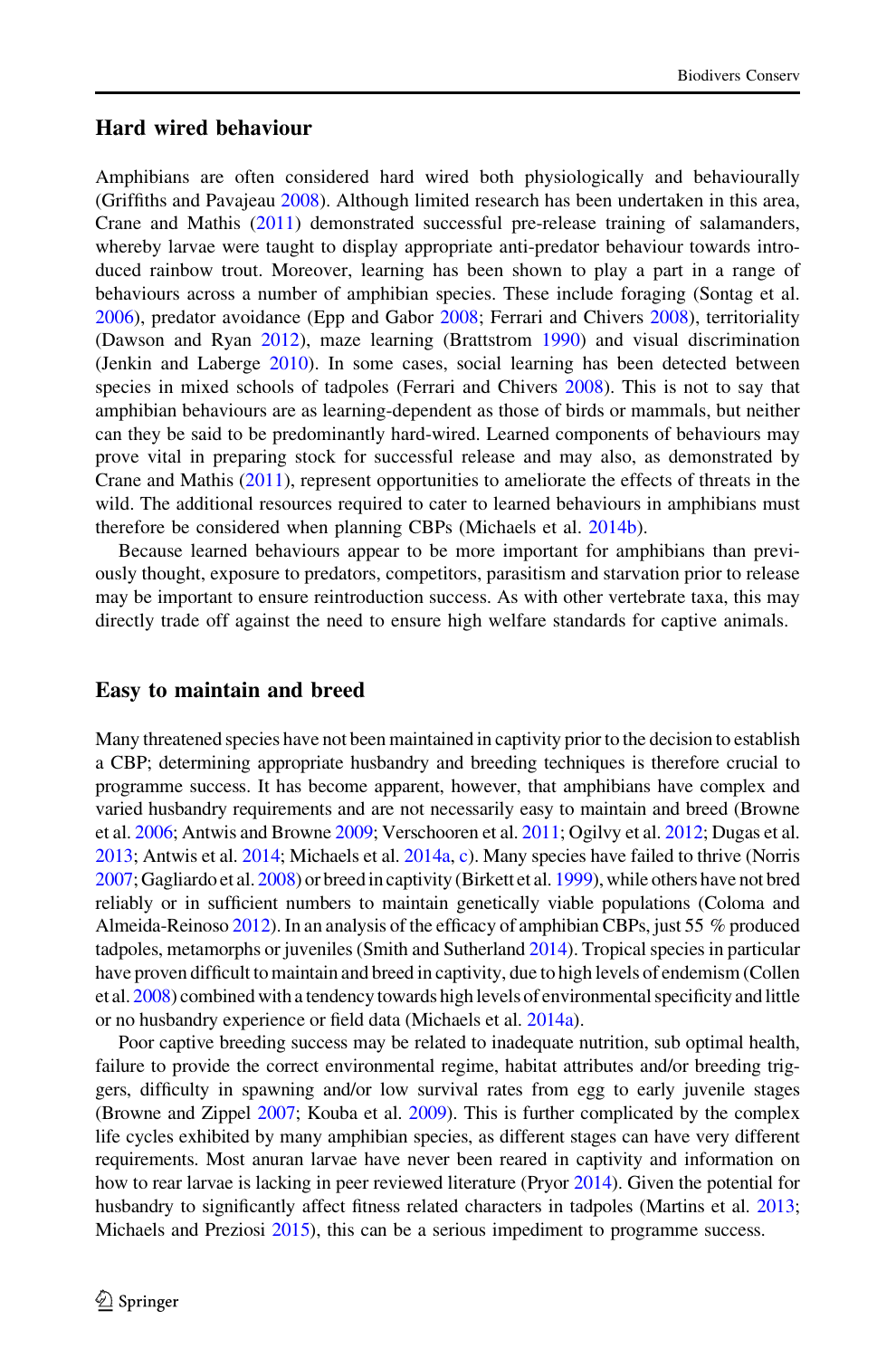In some cases, appropriate husbandry and breeding techniques for threatened species can be inferred from similar species or related taxa (Preece [1998](#page-20-0)). However, many amphibian species have unique dietary, microclimate, water quality and behavioural requirements or species-specific breeding triggers (Michaels et al. [2014a;](#page-19-0) Browne et al. [2007](#page-17-0)), and successfully breeding and rearing a closely related species does not guarantee success with the target species (K. Bradfield, pers. obs.). Providing these species with the appropriate captive conditions often involves a ''trial and error'' approach; this can substantially increase the time and resources required to determine whether the species is a suitable candidate for a CBP. Although this approach is being replaced with a more efficient evidence-based experimental approach (Michaels et al. [2014c,](#page-19-0) [d](#page-20-0); Tapley et al. [2014a](#page-21-0)), the resources required to develop suitable husbandry protocols may still be considerable.

Nutritional problems have been cited as a major barrier to the implementation of amphibian CBPs in general (Gagliardo et al. [2008;](#page-18-0) Antwis and Browne [2009;](#page-17-0) Pryor [2014;](#page-20-0) Tapley et al. [2015\)](#page-21-0). The nutritional requirements of most amphibians are unknown, and will change with life stage for species with complex life cycles (Densmore and Green [2007\)](#page-18-0). Even when the diet is known, it is often impossible to replicate in captivity, as captive diets are limited by the commercial availability of food species and the ability to establish breeding colonies of appropriate species, as well as difficulties in providing prey species themselves with suitable diets. This could have significant repercussions for CBPs. For example, five lineages of frogs are currently known to sequester alkaloids from their wild diets; alkaloids act as defences against predators and micro-organisms (Rodríguez et al. [2010\)](#page-20-0). One such alkaloid, batrachotoxin, reduces over time in captive *Phyllobates terribilis* that were collected from the wild, and is totally lacking in captive bred frogs (Daly et al. [1980](#page-18-0)).

Recent research on carotenoids further illustrates the complexities of amphibian nutritional requirements and their potential importance to CBPs. Carotenoid supplementation has been shown to positively affect fecundity, larval development and skin pigmentation (Ogilvy and Preziosi [2011;](#page-20-0) Ogilvy et al. [2012;](#page-20-0) Dugas et al. [2013\)](#page-18-0). Pigmentation is an important indicator of fitness in sexual communication and/or as an aposematic signal to potential predators (Robertson and Robertson [2008;](#page-20-0) Maan and Cummings [2012](#page-19-0)); captive bred animals that lack these signals may therefore be more vulnerable to predators or unable to effectively communicate with conspecifics after release. Carotenoid availability also affects the composition of bacterial colonies associated with amphibian skin (Antwis et al. [2014\)](#page-17-0). Diverse bacterial colonies may offer protection against pathogens (Antwis et al. [2014](#page-17-0)), but captive environments can significantly alter the bacterial skin floras implicated in disease resistance (Loudon et al. [2013](#page-19-0); Antwis et al. [2014;](#page-17-0) Michaels et al. [2014d](#page-20-0)); captive bred animals may therefore lack this protection.

Despite all of the potential issues, there have recently been several notable successes maintaining and breeding 'difficult' species (Gagliardo et al. [2010;](#page-18-0) Gawor et al. [2012;](#page-18-0) Igawa et al. [2013](#page-19-0)) and species whose wild habitats are difficult to recreate in captivity (Preininger et al. [2012](#page-20-0)). These successes are encouraging, but developing appropriate captive breeding protocols is not necessarily enough. As the ultimate goal of CBPs is to establish self-sustaining wild populations and/or successfully supplement existing populations, animals produced by CBPs must also be capable of surviving and breeding in the wild. CBPs should aim to replicate wild environments and conditions as closely as possible, as this will minimise the risk of producing animals not suited to wild conditions. Captive management should therefore be informed by field data and knowledge of the biology of the species (Michaels and Preziosi [2013;](#page-19-0) Michaels et al. [2014a](#page-19-0)). Replicating wild conditions also has the benefit of improving captive breeding success (Godfrey and Sanders [2004](#page-18-0)). When individuals are collected from one site to establish a CBP but captive bred individuals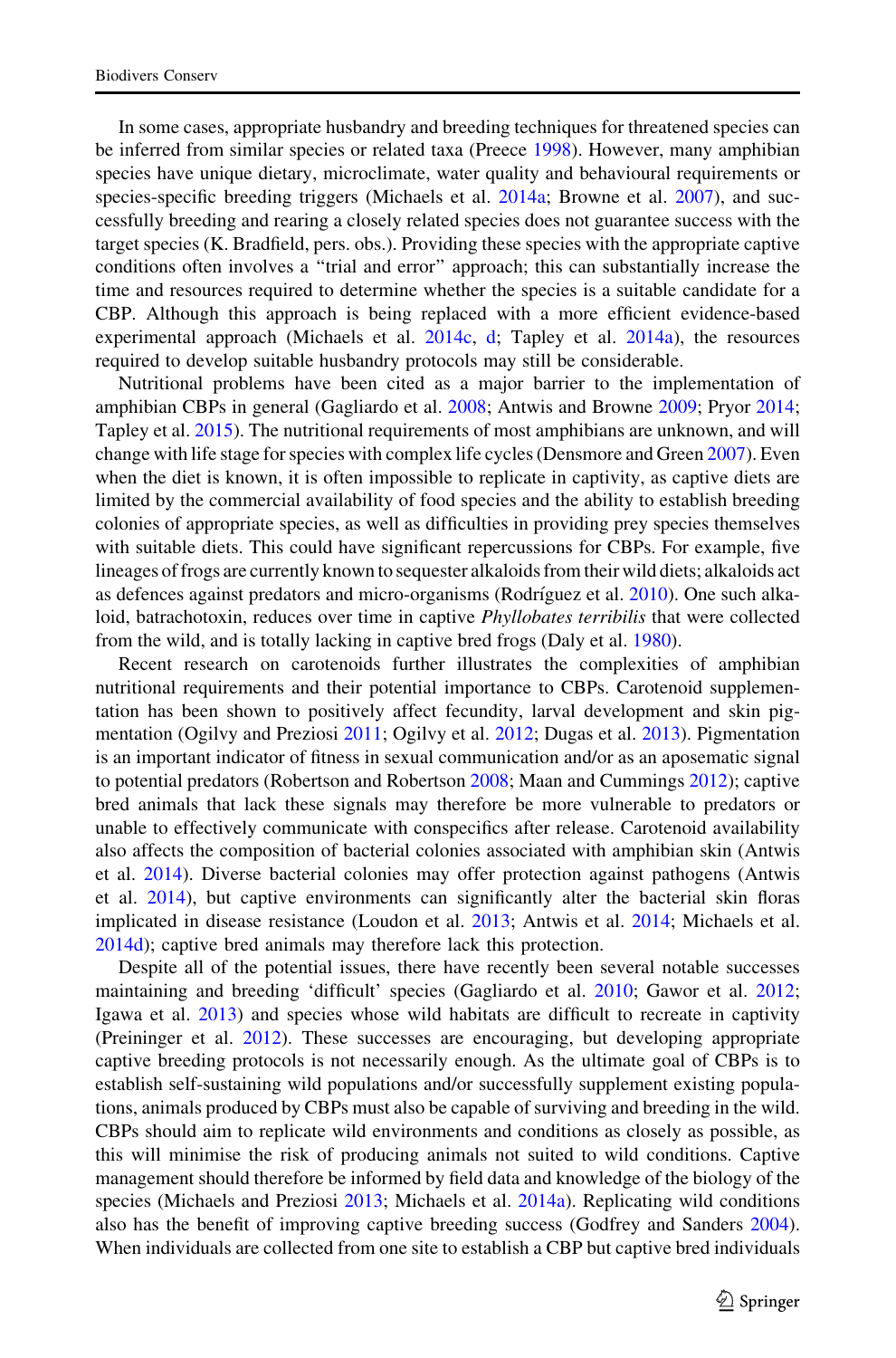will be released at another site, efforts should be made to ensure that environmental conditions at the release site do not differ significantly from those at the collection site. If conditions vary significantly between sites, individuals should ideally be reared in conditions that replicate those of the release site. The moor frog (Rana arvalis), for example, exhibits a high degree of local adaptation to varying pH levels in breeding ponds across its large range (Räsänen et al. [2003a\)](#page-20-0). The cost of mismatched adaptive traits and environ-mental pH is high (Andrén et al. [1989\)](#page-17-0), therefore any conservation breeding initiative for this species would need to ensure that source and recipient habitats have similar pH values, or exploit the rapid evolutionary rate of this trait (Andrén et al. [1989;](#page-17-0) Räsänen et al. [2003a](#page-20-0),  $\mathbf{b}$  $\mathbf{b}$  $\mathbf{b}$ ; Merilä et al. [2004\)](#page-19-0) to allow captive populations to track changes in their eventual release sites. However, as little is currently known about the micro-climates utilised by most amphibian species in the wild (Michaels et al. [2014a\)](#page-19-0), captive programmes may unwittingly produce captive bred stock that are not adapted to conditions at their release sites.

Whilst these issues are not unique to amphibians they are compounded by the paucity of research relevant to amphibian CBPs (Anderson et al. [2008;](#page-17-0) Browne et al. [2011](#page-17-0)), as most research has focused on mammals and birds (Anderson et al. [2008](#page-17-0)).

#### Applicability of reproductive technologies

The recent increase in the number of amphibian CBPs for species that have not previously been held in captivity and for which there is little knowledge of reproductive mechanisms has resulted in a "captive breeding crisis" (Kouba et al. [2009](#page-19-0)). Reproductive dysfunctions are common and are usually the result of poor nutrition, stress or the absence of environmental stimuli; while the first two causes can usually be corrected, the third is much more difficult to rectify (Kouba et al. [2012](#page-19-0)). Assisted Reproductive Techniques (ART) may reduce or eliminate common problems by ensuring that founder animals are not lost before they have reproduced, the maximum amount of genetic diversity is maintained in the captive population, and, when captive environments differ from wild ones, it is not only individuals that are either suited to the captive environment or will invest resources in mating in sub-optimal conditions that breed successfully. ART can also facilitate multiple paternity of clutches, the transfer of sperm between facilities rather than adults (Kouba et al. [2009](#page-19-0)), and selection for disease resistance (Clulow et al. [2012](#page-17-0)). Several CBPs already use ART; e.g. fertile clutches of the Extinct in the Wild *Anaxyrus baxteri* have only been produced using hormone treatment (Browne et al. [2006](#page-17-0)).

ART are not necessarily a quick fix; although hormone efficacy may be predicted by phylogeny (Silla and Roberts [2012](#page-20-0)), protocols are species-specific and can be difficult to determine for one or both sexes (Browne et al. [2008](#page-17-0); Mann et al. [2010](#page-19-0)). Inappropriate hormone dosages can have adverse effects, even death (Michael et al. [2004](#page-19-0)). ART can allow husbandry practitioners to appear to achieve programme goals whilst masking underlying husbandry issues that prevent animals from breeding naturally. If individuals bred in captivity have reduced fitness or are of compromised health status, their survival post-release may be reduced and the chances of programme success decreased. ART also remove sexual selection, which could adversely affect CBP success given that sexual selection may increase offspring health and survival (Wedekind [2002\)](#page-21-0). ART should therefore not be viewed as a panacea to overcome the limitations of captive husbandry (Maruska [1986\)](#page-19-0), and additional research into the effects of ART on CBP success, as well as into the husbandry practices required to stimulate natural breeding, is required.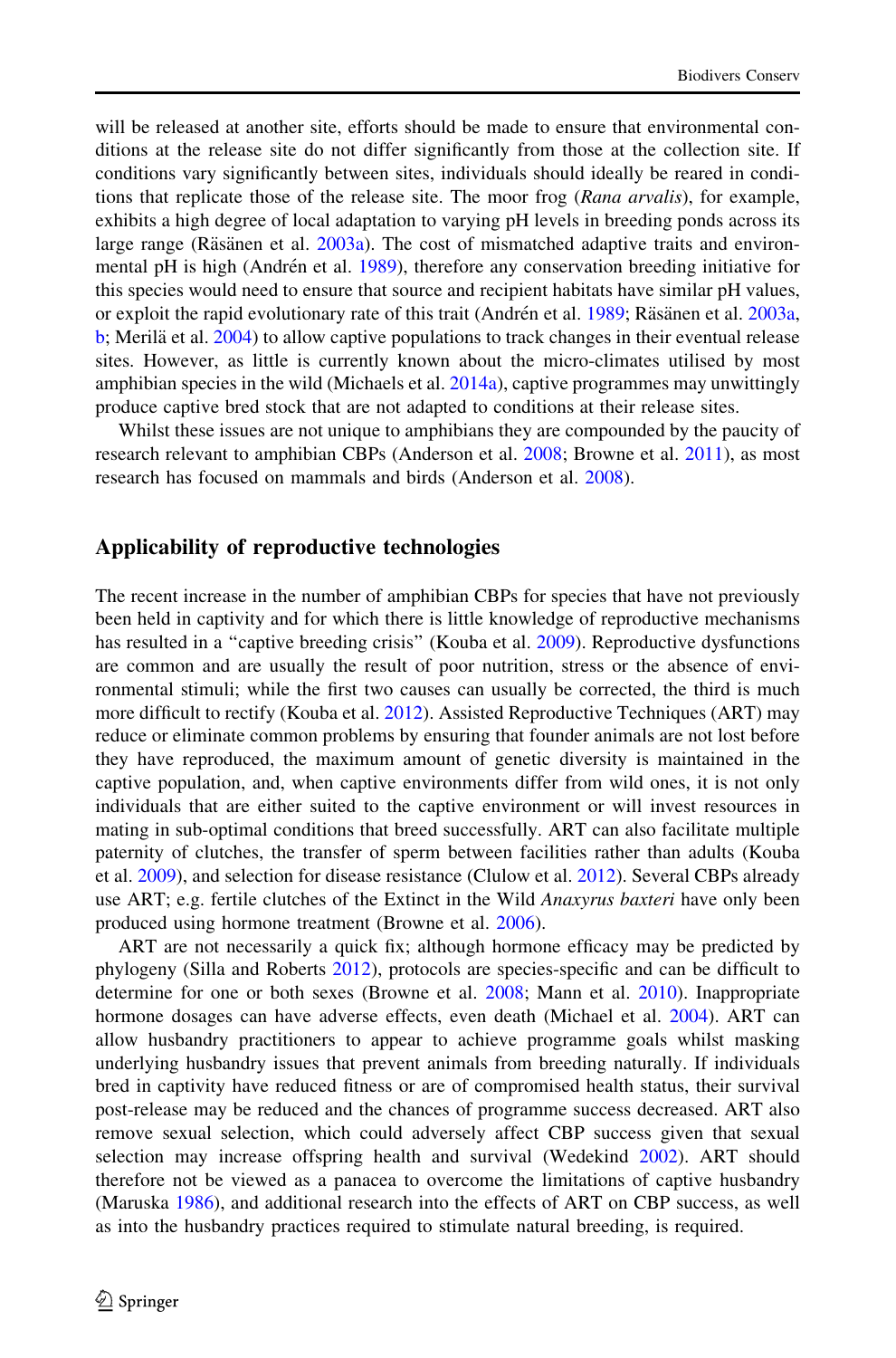#### Cost effectiveness

Amphibian CBPs often do not require the same level of resourcing as programmes for mammalian and avian taxa due to relatively small space and low keeper time requirements. The biphasic life cycles of many species do, however, mean that additional costs will be incurred due to the need to provide specialist aquatic life support systems and associated monitoring equipment to ensure that water parameters are optimal and remain stable.

Hosting an amphibian CBP may be cost effective relative to other taxa, especially large bodied species (Balmford et al. [1996](#page-17-0)), but the cost of a properly established and managed amphibian CBP can still be substantial and, given the lower profile of most amphibian conservation projects, it may be difficult to raise sufficient funds. Moreover, the perceived cost effectiveness and publicity potential of amphibian CBPs may make them attractive to small institutions with limited capacity (Browne et al. [2011](#page-17-0)), but such institutions may lack veterinary and keeping capacity, as well as appropriate financial support, and be inherently unsuitable to host CBPs. A CBP also requires a considerable and often long-term commitment. Captive populations of the Kihansi spray toad (Nectophrynoides asperginis) were established at Bronx and Toledo Zoos in 2000 (Rija et al. [2011](#page-20-0)), but the first reintroductions did not occur until 2012; it is still not secure in the wild and the CBP continues 15 years later. In the Panama Amphibian Rescue and Conservation Project, 20 species were brought into captivity between 2001 and 2005 for reintroduction at an appropriate time in the future (Gagliardo et al. [2008\)](#page-18-0); to date there have been no reintroductions. As the threats for many species are not currently reversible (and CBPs often focus on these species in particular), the necessary commitment may be indefinite and beyond the means of many organisations.

This is not to say that a CBP should not be established if sufficient funds for at least 10 years or more cannot be secured up front. Indeed, it can be very difficult to secure longterm funding before the potential value of a CBP to the conservation of the species is clear. A number of programmes have started with a relatively small commitment of funds initially, but have been able to generate the required funds to continue after demonstrating that the captive programme can contribute to conservation efforts (e.g. *Geocrinia* froglet programmes at Perth Zoo; K. Bradfield, pers. obs.). In cases where suitable, threat-free habitat is available and captive bred animals can be released into the wild in the short term, even a small number of releases may make a substantial contribution to the recovery of the species. In cases where release to the wild is the goal but this cannot occur in the short term due to the nature of the threats facing the species, keeping the species in captivity for only two or three years has no conservation value. It is therefore very important to acknowledge the longer-term and possibly indefinite duration of the CBP from the start, and ensure that sufficient funding in the medium to long term is at least a possibility. In these cases, it is also very important that efforts are made to secure the necessary longer term funding as soon as it is clear that the CBP is viable (e.g. F1 individuals have produced fertile eggs). If substantial funding cannot be secured at this point, the programme should be reassessed.

# Conservation breeding and reintroductions can be successful

Griffiths and Pavajeau ([2008\)](#page-18-0) reviewed the success of amphibian captive breeding and head starting programmes; of the programmes that could be assessed, 62 % were highly successful, 24 % were partially successful and 14 % exhibited low success. In comparison, a review of the effectiveness of captive breeding and reintroductions for birds found that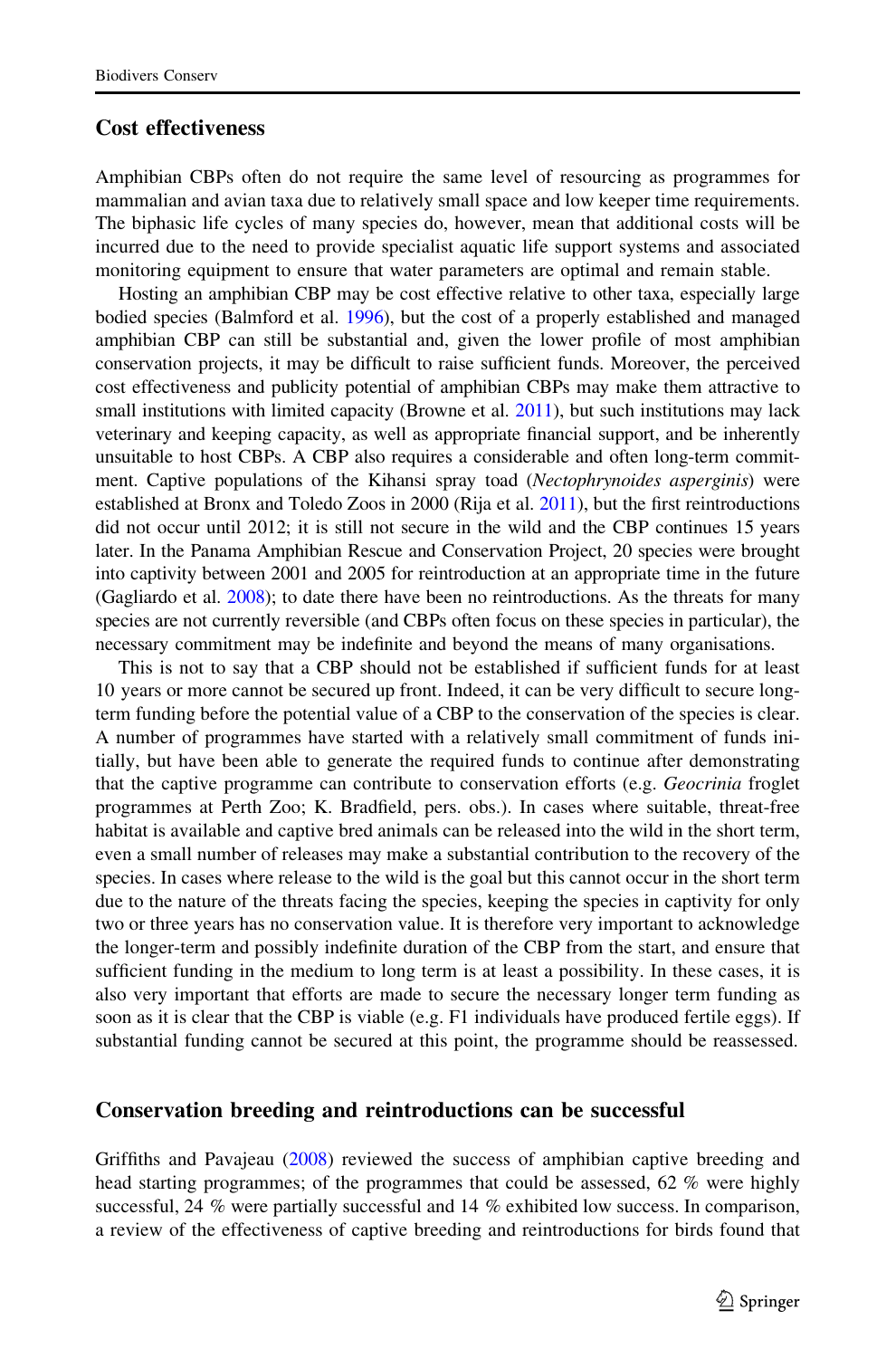birds bred or showed normal behaviours in 30 % of programmes (Williams et al. [2012](#page-21-0)). While these figures suggest a relatively good level of success for amphibian CBPs, almost half of programmes reviewed focussed on wide ranging, temperate species that are tolerant of anthropogenically altered habitats and for which established husbandry protocols already existed. The majority of amphibian biodiversity and the largest proportion of species at risk of extinction are, however, found in the tropics; unfortunately there has been limited success to date with CBPs for tropical species (Michaels et al. [2014a\)](#page-19-0). Knowledge of the captive husbandry requirements of tropical species is increasing, so success rates may improve in future.

Additionally, most of the programmes reviewed by Griffiths and Pavajeau [\(2008](#page-18-0)) dealt with species suffering local declines in parts of their range due to anthropogenic habitat loss or alteration. Given that the threats facing many species of global conservation interest are enigmatic or currently irreversible (e.g. disease) and occur across the entire distributional range, reintroduction will not be as straightforward with these species. The success rate documented by Griffiths and Pavajeau ([2008\)](#page-18-0) therefore cannot be used as an indication of the likelihood of success for many of the species most in need of conservation action.

# Capacity exists in the zoo, aquarium and private sectors

In 2008, Zippel et al. determined that the maximum global capacity for viable conservation populations of threatened amphibian species was only 50 (Zippel and Mendelson [2008](#page-21-0)). While 101 species are currently listed by AArk as held in captivity for rescue or supplementation of wild populations and another 23 are listed as held for research relevant to conservation (note that the potential for long-term viability of each is not documented), the most recent estimate of the number of amphibian species in need of captive assurance colonies was 943 (Zippel et al. [2011](#page-21-0)). Even more alarmingly, this limited capacity does not exist in the countries where the majority of amphibian declines are taking place (Gagliardo et al. [2008](#page-18-0); Edmonds et al. [2012\)](#page-18-0). Initiatives in these countries are hindered by a lack of funds, a lack of trained personnel and a lack of organisation, i.e. a lack of capacity (Van Der Spuy and Krebs [2008](#page-21-0)).

Maintaining amphibians outside of their geographic range or in facilities with either non-sympatric species or sympatric species of unknown origin may expose individuals in CBPs to novel pathogens (Pessier and Mendelson [2010;](#page-20-0) Zippel et al. [2011](#page-21-0)). These could then be transferred to other species present at release sites, with potentially serious negative consequences (Cunningham et al. [2003](#page-18-0)). Chytridiomycosis was detected in A. muletensis on Mallorca, and the source was traced back to a captive breeding facility which had sent captive bred stock to the island for reintroduction (Walker et al. [2008\)](#page-21-0). Although this was prior to the discovery of amphibian chytrid and no measures were in place to prevent disease transmission between species in the captive facility at that time, the risk exists any time a species is housed outside its geographic range and/or at an institution that also houses amphibian species from outside its range. Current recommended biosecurity measures serve to minimise the risk of animals acquiring novel pathogens but do not eliminate it, and the risk increases as the length of time a species is maintained in captivity increases. This is compounded by the fact that reliable ante-mortem screening techniques for many pathogens of concern (e.g. ranaviruses) are not currently available (St-Amour and Lesbarrères [2007\)](#page-20-0). Conversely, native amphibians could be exposed to foreign pathogens from exotic species held in CBPs (Robertson and Robertson [2008\)](#page-20-0). The risks of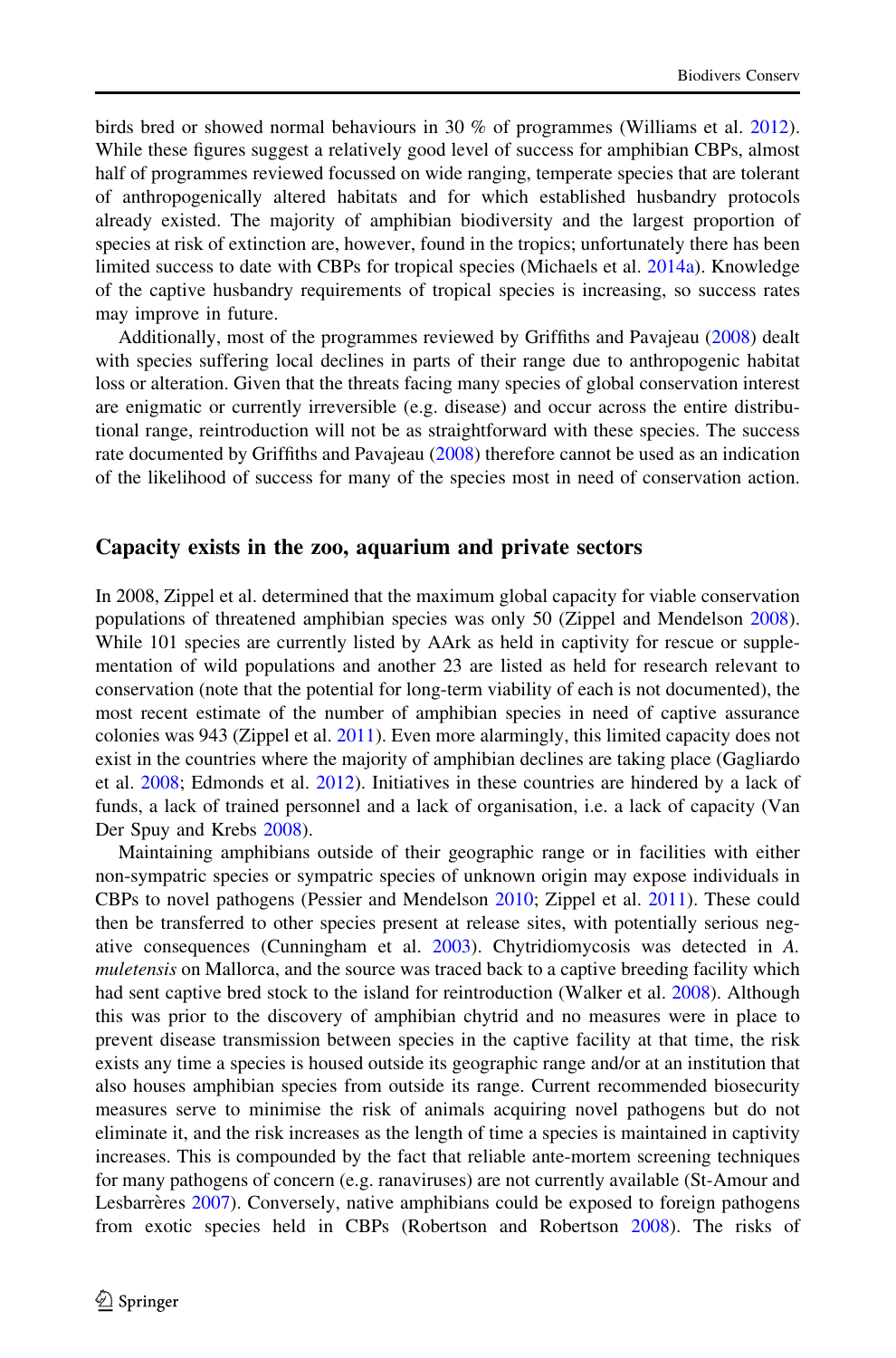maintaining amphibians outside of their geographic distribution are therefore disproportionate to the potential gain, and the current recommendation is that rescue colonies are maintained as close to their natural range as possible (Gagliardo et al. [2008;](#page-18-0) Zippel et al. [2011\)](#page-21-0). Maintaining amphibians within their current or former distributional range also facilitates the recreation of natural environmental cycles which may lead to greater breeding success, is often cost effective and instils pride and confidence in range country stake holders (Gagliardo et al. [2008;](#page-18-0) Edmonds et al. [2012\)](#page-18-0). However, political instability and conflict may preclude the establishment of CBPs within the former distributional range of a species. For example, while 92 % of Haiti's diverse and largely endemic amphibian fauna is threatened, political instability in Haiti means that developing facilities in country is not feasible at present. In such situations, the risks associated with establishing out-ofrange facilities must be weighed very carefully against the 'value' of the species, likely success of a CBP, and the potential to carry out the in situ work necessary to ensure suitable protected habitat is likely to be available to release animals into in future. Table [1](#page-11-0) summarises the potential advantages and disadvantages of establishing CBPs within the geographic range of the species.

Existing ex situ capacity is often cited when justifying why CBPs are a suitable conservation option for amphibians, however this justification requires careful evaluation. There are a variety of potential institutions where CBPs can be hosted, the positive and negatives of each of these are summarised in Table [2.](#page-13-0)

The benefits of collaboration amongst different types of institutions and/or individuals are considerable. Together, these can provide specific knowledge, husbandry and species management skills, resources, research facilities and methods, long-term and short-term funding, and a direct use for animals not needed for the CBP (for exhibit or for research). Collaboration is key and partnerships between institutions/individuals can compensate for each of the disadvantages outlined in Tables [1](#page-11-0) and [2](#page-13-0).

# Other considerations

#### Genetic and phenotypic adaptation to captivity

Animals in CBPs may adapt to captivity within one generation as a result of environmental effects on phenotypic traits. A number of aspects of the captive environment affect the fitness of amphibians (e.g. Ogilvy et al. [2012;](#page-20-0) Dugas et al. [2013](#page-18-0); Antwis et al. [2014;](#page-17-0) Michaels et al.  $2014c$ , [d\)](#page-20-0) and have the potential to negatively affect the success of both future captive reproduction and re-introduction attempts.

A species may become progressively more genetically adapted to captivity even when a comprehensive genetic management plan is in place (Snyder et al. [1996](#page-20-0)) as a result of different selection pressures acting in different environments. The high sensitivity and rapid environmentally linked mortality of young larvae, in particular, to their environment can lead to selection mediated mortality that can be very difficult to mitigate. Genetic adaptation to captivity increases exponentially with the number of generations bred in captivity (Frankham [2008](#page-18-0)), and so may be particularly rapid in species that exhibit the supposedly advantageous characteristic of short generation length. Loss of genetic diversity and adaptation to captive environments may reduce the ability of individuals produced in CBPs to respond to their natural environments. Tadpoles of A. muletensis, for example, maintained in captivity for more than eight generations exhibited a loss of genetic variation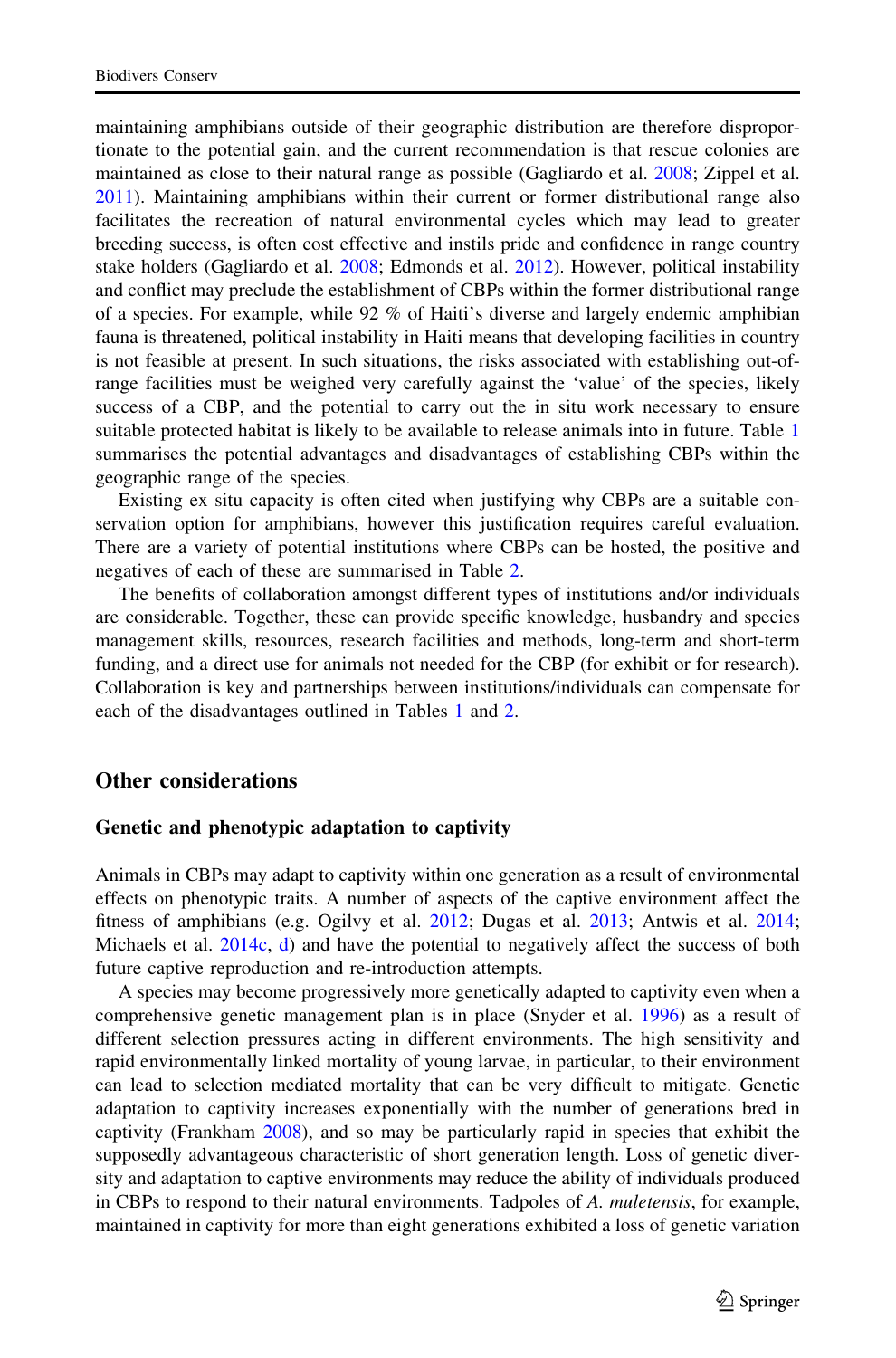| Advantage                                                                                                                                                                                                                                               | Disadvantage                                                                                                                                                                                                                                                                                                                 |
|---------------------------------------------------------------------------------------------------------------------------------------------------------------------------------------------------------------------------------------------------------|------------------------------------------------------------------------------------------------------------------------------------------------------------------------------------------------------------------------------------------------------------------------------------------------------------------------------|
| CBPs established within the geographic range of the target species                                                                                                                                                                                      |                                                                                                                                                                                                                                                                                                                              |
| Can be cost effective                                                                                                                                                                                                                                   | Lack of capacity in some range states (husbandry<br>and veterinary) including personnel and diagnostic<br>capabilities                                                                                                                                                                                                       |
|                                                                                                                                                                                                                                                         | May not be cost effective to develop dedicated<br>facilities within range if there are already suitable<br>facilities or zoos/aquariums with capacity within<br>the same geographic region                                                                                                                                   |
|                                                                                                                                                                                                                                                         | Even with significant investment it is unlikely that<br>all range states will be able to develop dedicated<br>facilities for CBPs due to a number of factors<br>including political instability, high levels of risk<br>associated with accessing and staffing facilities,<br>etc.                                           |
|                                                                                                                                                                                                                                                         | Potential difficulty in sourcing and maintaining<br>specialist equipment (e.g. appropriate UV-B<br>emitting lamps and life support systems)                                                                                                                                                                                  |
|                                                                                                                                                                                                                                                         | Facilities, infrastructure and resources may exist in<br>range state but not within the geographic range of<br>the species in question. Geographic range areas<br>may be remote and so more prone to crime,<br>instability, corruption, poor maintenance,<br>difficulty acquiring necessary equipment and staff<br>shortages |
| Programme may generate more interest if it<br>involved a local species particularly if the<br>species is culturally significant                                                                                                                         | May not generate interest and funds                                                                                                                                                                                                                                                                                          |
| Instil pride and confidence for in country<br>stakeholders                                                                                                                                                                                              | Pride and confidence may not be enough to ensure<br>that a CBP is established/viable in the long-term                                                                                                                                                                                                                        |
| Allows institutions already possessing amphibian<br>husbandry capacity to focus on any threatened<br>local species                                                                                                                                      | Not all institutions with amphibian husbandry<br>capacity have local native species that require<br>CBPs                                                                                                                                                                                                                     |
|                                                                                                                                                                                                                                                         | Considerable investment has been made in<br>developing CBPs outside geographic range of the<br>target species; institutions/partners involved in<br>such programmes may be unwilling to transfer<br>them                                                                                                                     |
| Reducing the number of out-of-range colonies<br>decreases the risk posed by these colonies to<br>native amphibians in the host institutions<br>locality/country                                                                                         | Proximity to in situ threats, such as disease                                                                                                                                                                                                                                                                                |
| Reduced risk of transfer of novel pathogens<br>between individuals in CBP and wild<br>amphibians in surrounding area                                                                                                                                    |                                                                                                                                                                                                                                                                                                                              |
| Easier to synchronise amphibians in facilities<br>within their range with natural environmental<br>parameters<br>If there is a potential husbandry issue, CBP<br>personnel can acquire relevant environmental<br>data from the field with relative ease | Synchrony with external environment may still be<br>problematic if amphibians are to be housed in<br>dedicated indoor facilities in order to minimise<br>disease risk                                                                                                                                                        |

<span id="page-11-0"></span>Table 1 Potential advantages and disadvantages of hosting CBPs in situ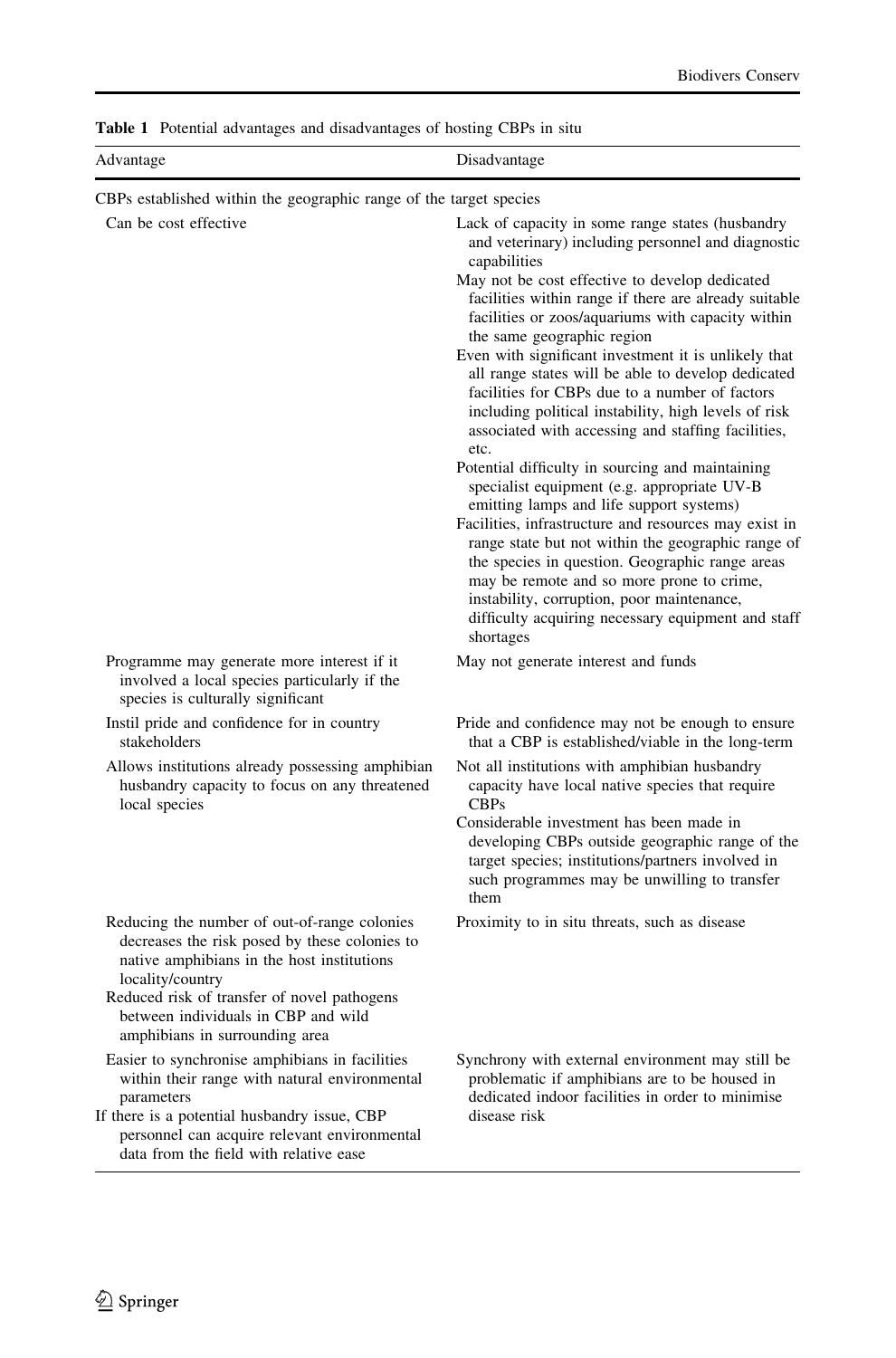| Increased possibility of meeting the nutritional<br>requirements of amphibians in the CBP as live<br>for mass production<br>food may be harvested from the field (if<br>appropriate; disease risk may prevent this) and/<br>species and commercially bred feeder<br>or founding stock for new breeding facilities<br>of feeder colonies could have serious<br>may be collected from the field (again, if<br>appropriate)<br>repercussions<br>The CBP is fully integrated with other project<br>components including public outreach and field<br>work. This facilitates improved communication<br>between all stakeholders involved in the<br>conservation effort<br>Environmentally friendly (e.g. smaller carbon | Disadvantage                                                                                                                                                    |
|--------------------------------------------------------------------------------------------------------------------------------------------------------------------------------------------------------------------------------------------------------------------------------------------------------------------------------------------------------------------------------------------------------------------------------------------------------------------------------------------------------------------------------------------------------------------------------------------------------------------------------------------------------------------------------------------------------------------|-----------------------------------------------------------------------------------------------------------------------------------------------------------------|
|                                                                                                                                                                                                                                                                                                                                                                                                                                                                                                                                                                                                                                                                                                                    | Only a small number of prey species may be suitable<br>If feeder colonies are established using native<br>invertebrates are not readily available, the collapse |
|                                                                                                                                                                                                                                                                                                                                                                                                                                                                                                                                                                                                                                                                                                                    |                                                                                                                                                                 |
| footprint, waste water may not need to be<br>disinfected with chemicals that may be harmful<br>to the environment)                                                                                                                                                                                                                                                                                                                                                                                                                                                                                                                                                                                                 |                                                                                                                                                                 |

and an associated decrease in an anti-predator defensive trait (Kraaijeveld-Smit et al. [2006\)](#page-19-0).

Replicating all aspects of natural environments would avoid adaptation to artificial captive environments, but achieving this is very difficult for some aspects and impossible for others. Strategies to minimise genetic adaptation to captivity are therefore required. Minimising the number of generations that a species is kept in captivity, by reducing the length of time a species is held in captivity, increasing generation length or using cryopreservation, is the most effective (Frankham [2008](#page-18-0); Williams and Hoffman [2009](#page-21-0)). Cryopreservation cannot be widely used at present as unique protocols need to be developed for each species (Williams and Hoffman [2009\)](#page-21-0). Given that amphibians of many species can live and remain reproductively active for in excess of 10 years in captivity (Duellman and Trueb [1994\)](#page-18-0) and the largest species of amphibian (i.e. ones that are often threatened by reversible threats such as hunting) are the longest lived (Guarino et al. [2014](#page-18-0)), increasing generational length is potentially a very useful strategy. However, the average lifespan in captivity is unknown for many species, and attempts to delay reproduction could result in the failure of CBPs due to unexpected senescence. Even for species whose generational length can be increased substantially, it still may not be sufficient to avoid adverse effects of genetic adaptation to captivity if the species needs to be kept in captivity for an extended period. Moreover, fecundity and offspring quality vary with age in a variety of animal species (e.g. Kern et al. [2001;](#page-19-0) Robertson and Rendell [2001\)](#page-20-0). While animals may still be able to reproduce later in life, CBP co-ordinators may need to compromise between increased generation length and effects on fecundity and offspring quality.

Periodic importations from a wild population to augment the captive population also slows genetic adaptation to captivity (Frankham and Loebel [1992](#page-18-0)); modelling can be used to determine the appropriate number of individuals and frequency of imports. The quarantine space implications of importing new founders needs to be considered, and the ability to remove individuals from the wild in future may be limited or non-existent for species of greatest conservation concern. A programme fundamentally dependent on wild populations for its long term viability cannot be considered a true safety-net for a species.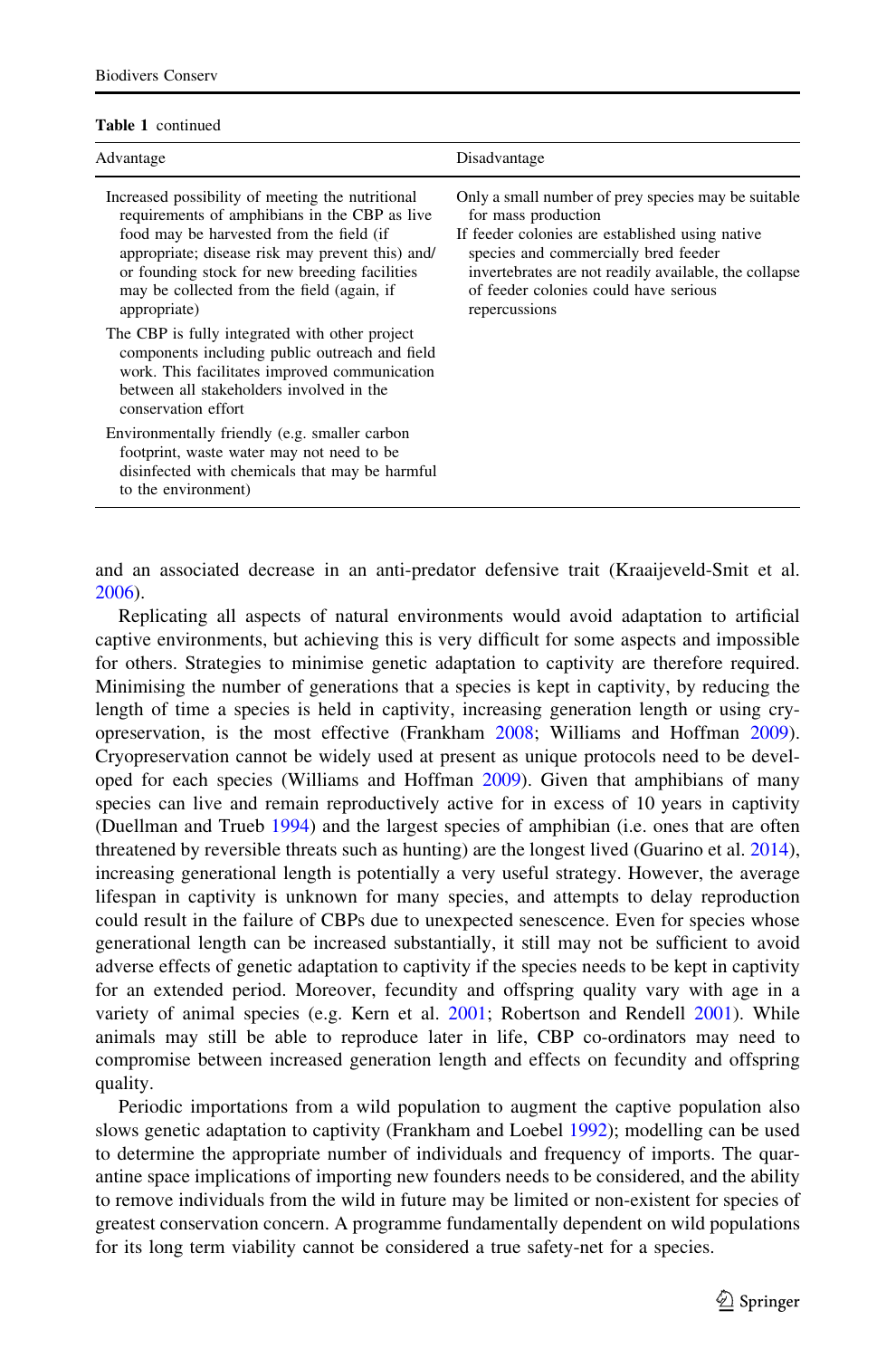| Advantage                                                                                                                                                           | Disadvantage                                                                                                                                                                                                                                                                                                                                                                                                                                                                                                                                                                            |
|---------------------------------------------------------------------------------------------------------------------------------------------------------------------|-----------------------------------------------------------------------------------------------------------------------------------------------------------------------------------------------------------------------------------------------------------------------------------------------------------------------------------------------------------------------------------------------------------------------------------------------------------------------------------------------------------------------------------------------------------------------------------------|
| CBPs established in zoos and aquaria                                                                                                                                |                                                                                                                                                                                                                                                                                                                                                                                                                                                                                                                                                                                         |
| Staff usually maintain high standards of husbandry<br>and have strong networks of experienced<br>colleagues that can provide relevant advice                        | Potentially serious biosecurity issues; many zoos and<br>aquariums hold large phylogenetically and<br>geographically diverse collections acquired from a<br>variety of sources and often at high densities. Risk<br>of exposure to novel pathogens is therefore often<br>high, although dedicated facilities, equipment and<br>staff that are separate from 'general' collection<br>species facilities, equipment and staff minimise<br>this risk. Smaller institutions may not have the<br>resources necessary to establish and maintain the<br>required biosecurity measures, however |
| Usually good facilities, often able to establish high<br>security facilities when necessary                                                                         | Zoo finances are often directly linked to the national<br>economy and this could potentially undermine<br>long term commitment to CBPs due to their cost<br>(for programs being partially or fully funded by the<br>institution itself)<br>The costs associated with establishing and running<br>dedicated facilities with dedicated staff can be<br>considerably higher in the countries where zoo and<br>aquarium capacity is currently concentrated than in<br>range states                                                                                                          |
| Usually good access to veterinary care/on site<br>veterinary care                                                                                                   | Institutions without sufficient internal capacity may<br>commit to CBPs due to the push for zoos and<br>aquariums to become involved in ex situ initiatives<br>for amphibians and their apparent suitability for<br>them                                                                                                                                                                                                                                                                                                                                                                |
| Usually well regulated and have access to a wealth<br>of professional experience and tried and tested<br>husbandry and breeding guidelines                          | Not all zoos and aquaria are members of regional<br>standard setting organisations (e.g. EAZA,<br>BIAZA, AZA, ZAA), although this can be<br>overcome by requiring that participants in CBPs<br>are accredited members of their regional<br>association where one exists                                                                                                                                                                                                                                                                                                                 |
| Potential to conduct/contribute to conservation-<br>related research                                                                                                | Potential ethical issues associated with breeding<br>animals for particular research projects (e.g.<br>disease trials)                                                                                                                                                                                                                                                                                                                                                                                                                                                                  |
| Good for capacity building<br>Good for education and awareness raising                                                                                              | Potentially high staff turn over; at least partially<br>offset by larger work force                                                                                                                                                                                                                                                                                                                                                                                                                                                                                                     |
| Staff experienced in managing populations,<br>members of regional associations also have<br>access to management guidelines and<br>professional support as required | Currently, the majority of captive populations of<br>both common and threatened amphibians are not<br>formally managed despite the capacity to do this                                                                                                                                                                                                                                                                                                                                                                                                                                  |
| CBPs established in museums and academic institutions                                                                                                               |                                                                                                                                                                                                                                                                                                                                                                                                                                                                                                                                                                                         |
| Not usually home to large diverse collections, able<br>to focus on specific projects                                                                                | Staff may lack husbandry skills                                                                                                                                                                                                                                                                                                                                                                                                                                                                                                                                                         |
| Usually good facilities                                                                                                                                             | Potentially limited access to veterinary care                                                                                                                                                                                                                                                                                                                                                                                                                                                                                                                                           |
| Well suited to research                                                                                                                                             | Often have high staff turn over for husbandry level<br>positions                                                                                                                                                                                                                                                                                                                                                                                                                                                                                                                        |

<span id="page-13-0"></span>Table 2 Potential advantages and disadvantages of different hosting institutions for CBPs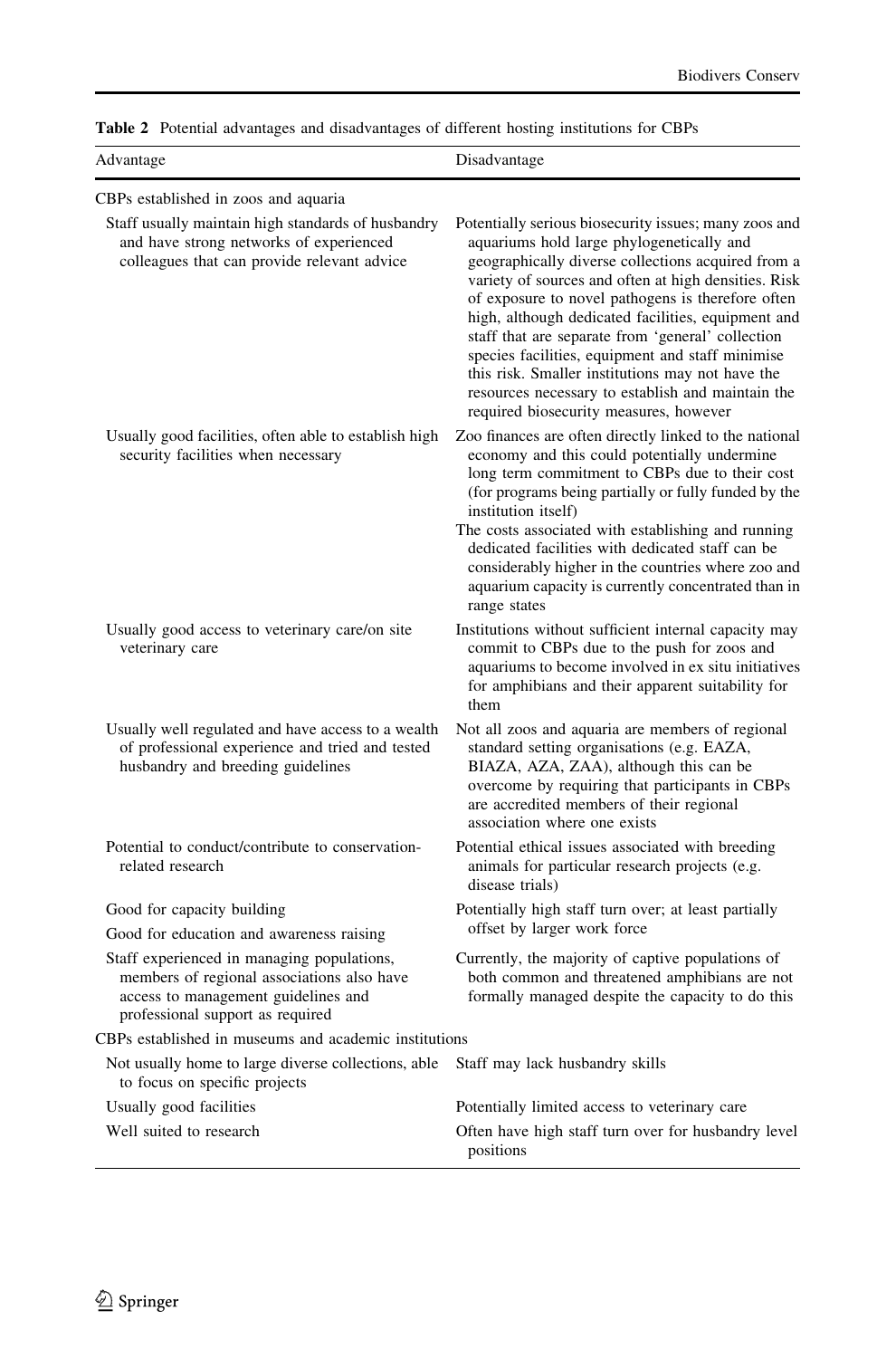| <b>Table 2</b> continued |
|--------------------------|
|                          |

| Advantage                                                                           | Disadvantage                                                                                                                                                                                                                                     |
|-------------------------------------------------------------------------------------|--------------------------------------------------------------------------------------------------------------------------------------------------------------------------------------------------------------------------------------------------|
| Good for education and awareness raising<br>(museums)<br>Good for capacity building | Academic funding generally revolves around short-<br>term research projects; may be unable to guarantee<br>longevity for a CBP. Non-academic government<br>funding typically poor and may not cover the<br>development of appropriate facilities |
| CBPs established in private sector                                                  |                                                                                                                                                                                                                                                  |
| Often very good husbandry skills and can serve as<br>training institutions          | Potentially serious biosecurity issues; with large<br>phylogenetically and geographically diverse<br>collections acquired from a variety of sources, and<br>often at high density                                                                |
| Able to dedicate a lot of time to focus on specific<br>aspects of husbandry         | Difficult to regulate                                                                                                                                                                                                                            |
| No staff turn over                                                                  | Reliance on only one person/small number of<br>people; potential for personal circumstances to<br>abruptly reduce or eliminate capacity (e.g. job loss,<br>illness, death)                                                                       |
|                                                                                     | Often limited participation in capacity building<br>initiatives                                                                                                                                                                                  |
|                                                                                     | Limited scope for education and awareness raising                                                                                                                                                                                                |

Equalisation of families at each generation can substantially reduce adaptation to captivity, although it may not significantly increase reproductive fitness in the wild (Frankham et al. [2000](#page-18-0)). This may be because employing single pair or single male multiple female matings favours the evolution of co-operative behaviours (in both genders or in males, respectively) that are disadvantageous under competitive (i.e. wild) conditions (e.g. Holland and Rice [1999\)](#page-19-0).

Lastly, managing a population as several smaller, reproductively isolated units that are combined to produce animals for reintroduction reduces genetic adaptation to captivity. This strategy also retains greater genetic diversity at the species level and generates higher reproductive fitness under competitive conditions than maintaining a single large population (Margan et al. [1998](#page-19-0)). Many amphibian CBPs involve only a single institution, however, and it may be difficult to change this given the need for dedicated single-species facilities for CBPs and the costs associated with establishing multiple such facilities. A single large population at one institution could, however, be managed as several smaller units with relatively few, if any, additional resources.

When a CBP will run for the foreseeable future, it is critical that the ability to minimise genetic adaptation is considered from the outset, and appropriate strategies are put in place. Not only can failure to do so affect the suitability of captive bred stock for release, but it can also lead to the dilution of fitness in wild populations if animals adapted to captive conditions are used to augment surviving wild populations (Ford [2002;](#page-18-0) Araki et al. [2009](#page-17-0)). The continued ability to minimise adaptation to captivity should be assessed regularly; although it may initially be possible to transfer  $x$  individuals of a species into the captive population from the wild every y years, this could change over time, adversely affecting the ability to minimise genetic adaptation to captivity if that was the primary strategy. In reality, however, CBPs rarely if ever consider the risk of genetic adaptation to captivity or employ any strategy to monitor or prevent it (Williams and Hoffman [2009\)](#page-21-0); the phenomenon is not mentioned by the ACAP (Gascon et al. [2007\)](#page-18-0). Moreover, flawed studbooks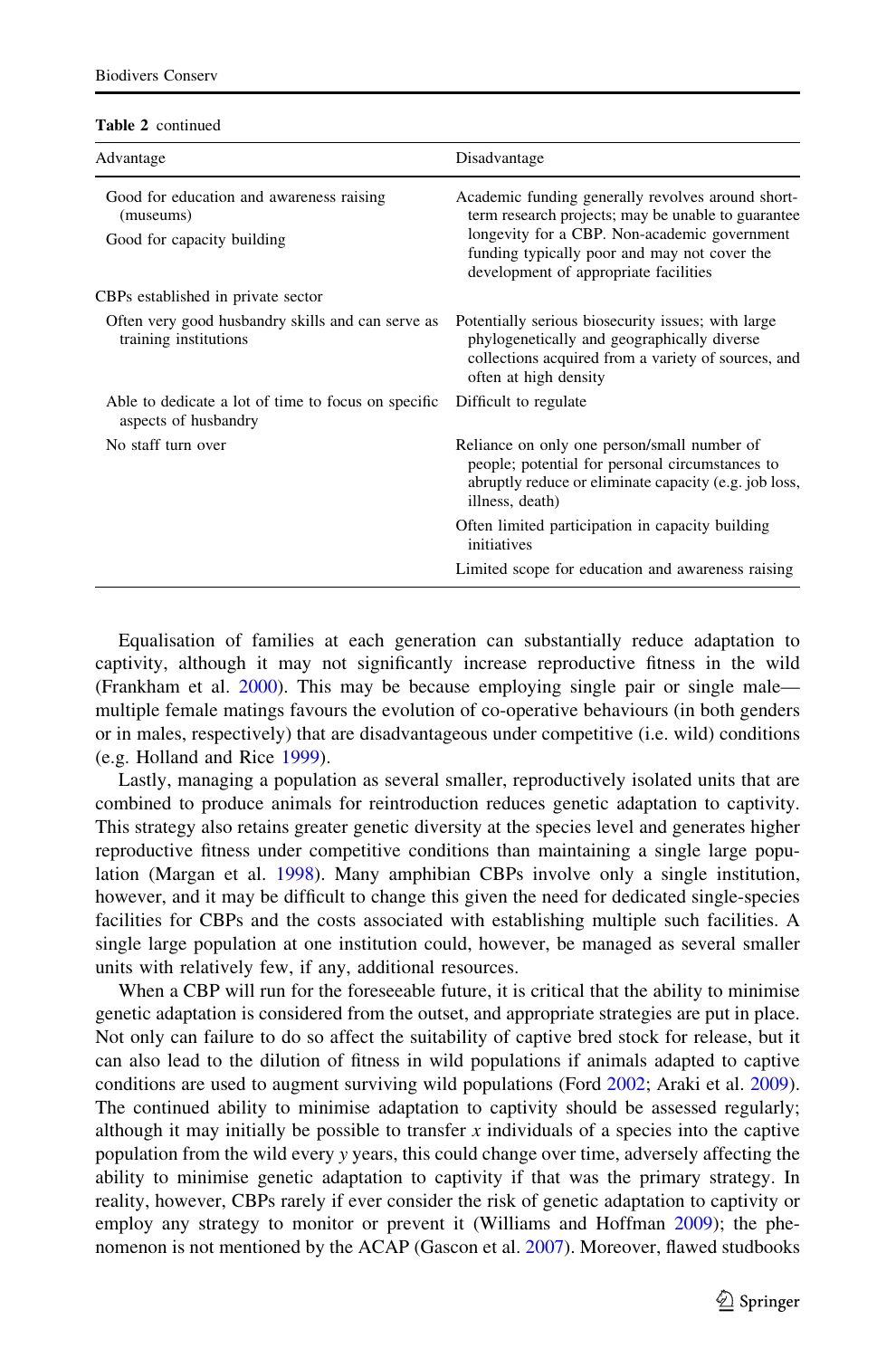and population management models for captive amphibians mean that minimising adaptation to captivity is often difficult (Witzenberger and Hochkirch [2011\)](#page-21-0).

#### Cultural significance

The potential impact of the cultural and/or socio-economic importance of a species on the success of an amphibian conservation programme, including a CBP, should not be underestimated. Leptodactylus fallax is of cultural importance to the people of Dominica and Montserrat (Tapley et al. [2014b](#page-21-0)). The frog was the national dish in Dominica and is emblematic, featuring on the nation's coat of arms (Tapley et al. [2014b](#page-21-0)). This cultural prominence, driven by its value as a food source, has greatly benefitted conservation efforts for the species and there is a significant national support base for the programme. Other flagship amphibian species include *Ambystoma mexicanum*. In Mexico, the species has been utilised as a food source, associated as a twin of the Aztec God Quetzalcoatl and has been an inspiration for philosophers and writers (Valiente et al. [2010\)](#page-21-0). The first amphibian flagship conservation programme was successfully launched, in part, due to the cultural significance of the species (Bride et al. [2008\)](#page-17-0). Andrias japonicus is celebrated during the annual Hanzaki festival (B Tapley, pers. obs.), it is embedded within Japanese folklore and a small ecotourism market has developed. A number of grass root community conservation organisations have been formed to protect local populations of A. japonicas and the associated habitat and breeding sites (Kawata [2008](#page-19-0)). The iconic status and cultural significance of amphibians is therefore an important factor to consider in the development of conservation initiatives.

#### **Discussion**

Amphibian CBPs can be successful and will be a viable option for conserving many species. However, despite commonly held perceptions (e.g. Bloxam and Tonge [1995;](#page-17-0) Bowkett [2009](#page-17-0); Browne et al. [2011;](#page-17-0) Smith and Sutherland [2014](#page-20-0)) they are not universally appropriate for all amphibian species and promoting these generalisations, even inadvertently, could create unrealistic expectations and facilitate establishing CBPs for species that are not ideal candidates for such programmes. Given how limited conservation funding is, generalisations promoting amphibians as universally ideal candidates for CBPs could divert funding away from the CBPs that have greater chances of success.

It is clear that many threatened amphibian species fail to meet the criteria that are frequently cited as reasons why amphibians are highly suitable for CBPs. In some cases, these issues have the potential to undermine the success of CBPs and the status of any wild populations captive bred animals are used to supplement. In other cases, these issues do not necessarily threaten programme success as long as they are dealt with appropriately. In yet other cases, these issues are not necessarily the problems that they appear to be at first glance; fast growth rates and short generation times are not necessarily advantageous, for example, particularly when genetic diversity needs to be maintained and adaptation to captivity avoided in long-term programmes. The perception that amphibians are generally suitable candidates for captive programmes due to common characteristics of the class is therefore inappropriate. We therefore strongly recommend that species that have been assessed as high priorities for ex situ conservation action are subsequently assessed on an individual basis to determine their suitability for inclusion in a CBP.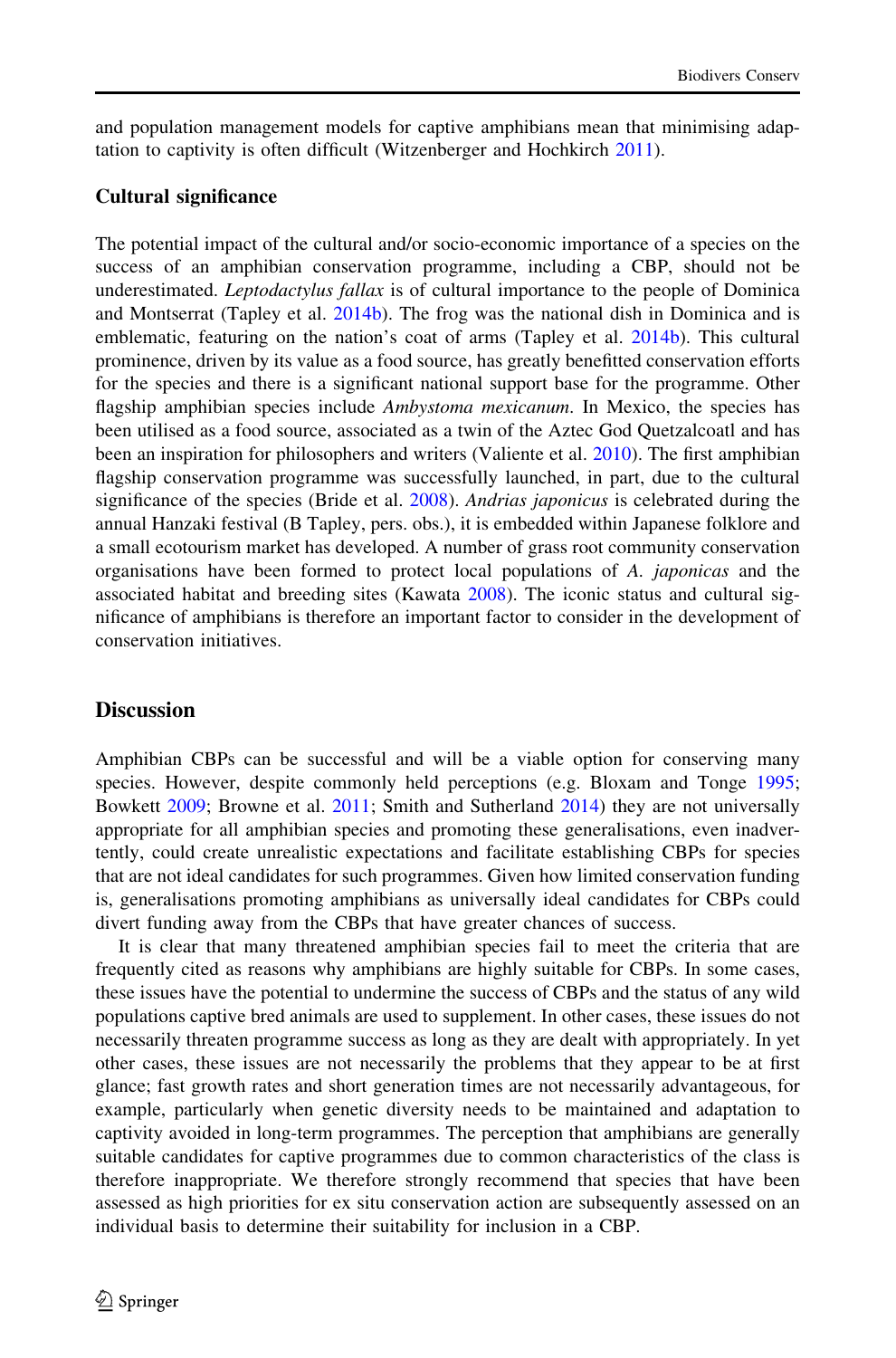<span id="page-16-0"></span>Reintroduction success declines as the time between capture and subsequent release increases (Balmford et al. [1996](#page-17-0)). In addition to focussing on species that can be successfully maintained and bred in captivity and where CBPs can produce animals suitable for release to the wild, CBPs should also focus on species whose threats can potentially be ameliorated in the short to medium term. This greatly minimises the issues associated with maintaining multiple generations in captivity. These programmes can have clearly defined, realistic goals (e.g. reintroduction, supplementation or translocation of x individuals to y sites over z years), criteria for evaluating success and exit strategies. As a general rule, we should not continue to direct limited funds and resources towards CBPs with no foreseeable end point, particularly when there are alternatives with fewer risks and higher probabilities of success (i.e. species whose primary threats could be addressed relatively quickly, such as over-hunting, habitat destruction or invasive species). We acknowledge that this position is likely to be contentious, as many species are designated as high priorities for ex situ management due to their likely extinction in the wild as a result of threats which cannot currently be mitigated (e.g. amphibian chytridiomycosis). As previously noted, however, the number of species requiring ex situ management greatly exceeds current capacity. Given this, and the fact that amphibian species are not all equal in their suitability for CBPs, we are advocating that imminent danger of extinction in the absence of ex situ action should not, on its own, be viewed as a valid reason to establish a CBP. Rather, acknowledging the potential loss of the species in the wild should be the trigger to critically assess the likelihood that a CBP will successfully contribute to conservation efforts, with reference to the probable duration of the programme, characteristics of the species in question, suitability of the proposed facilities or host institution/s and risks involved. This may help to avoid the misdirection of resources to CBPs for species with little chance of a successful outcome and away from those that are likely to be successful.

We recognise that, in some situations, the establishment of a CBP may be viewed as warranted even though releases will not be possible for the foreseeable future (e.g. when a species is deemed to be of exceptionally high evolutionary, ecological or cultural value, or if an institution has strong links to a particular species or country, or if the species can also be used for conservation education or conservation research purposes). In these situations, it is essential that a detailed plan to properly manage populations using realistic modelling is developed and that evidence based husbandry protocols are established as quickly as possible, ideally before founders are collected. The required on-going funding also needs to be secured as soon as it is clear that the CBP is viable. Clear objectives and regular, critical review are necessary during all phases of any CBP, but are particularly important in programmes of indefinite duration; if a programme is not meeting its goals, the chances of rectifying this should be assessed and resources redirected if the likelihood of success is deemed to be low.

Acknowledgments We are grateful to Richard Griffiths, Kevin Johnson and Mark Habben for their comments on the manuscript.

# References

- Alford RA, Richards SJ (1999) Global amphibian declines: a problem in applied ecology. Annu Rev Ecol Syst 30:133–165
- Altherr S, Goyenechea A, Schubert D (2011) Canapés to extinction—the international trade in frogs' legs and its ecological impact. A report by pro Wildlife, defenders of Wildlife and animal Welfare institute Munich and Washington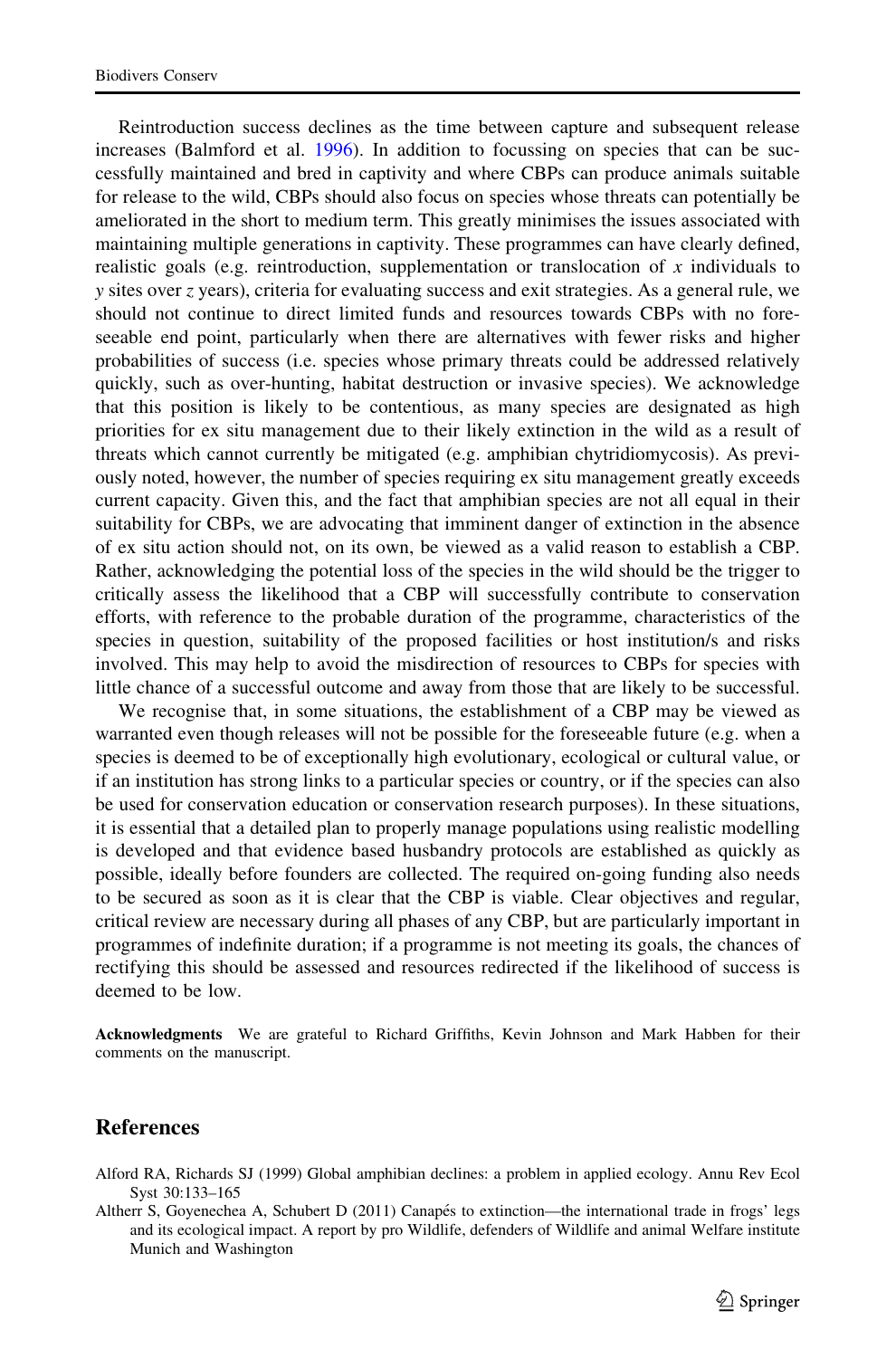- <span id="page-17-0"></span>Anderson US, Kelling AS, Maple TL (2008) Twenty-five years of zoo biology: a publication analysis. Zoo Biol 26:444–457
- Andrén C, Mårdén M, Nilson G (1989) Tolerance to low pH in a population of moor frogs, Rana arvalis, from an acid and a neutral environment: a possible case of rapid evolutionary response to acidification. Oikos 56:215–223
- Antwis RE, Browne RK (2009) Ultraviolet radiation and vitamin  $D_3$  in amphibian health, behavior, diet and conservation. Comp Biochem Physiol Part A 154:184–190
- Antwis RE, Haworth RL, Engelmoer DJP, Ogilvy V et al (2014) Ex situ diet influences the bacterial community associated with the skin of red-eyed tree frogs (Agalychnis callidryas). PLoS ONE. doi:[10.](http://dx.doi.org/10.1371/journal.pone.0085563) [1371/journal.pone.0085563](http://dx.doi.org/10.1371/journal.pone.0085563)
- Araki H, Cooper B, Blouin MS (2009) Carry-over effect of captive breeding reduces reproductive fitness of wild-born descendants in the wild. Biol Lett 5:621–624
- Azevedo Calderon L, Silva Ade A, Ciancaglini P, Stábeli RG (2011) Antimicrobial peptides from Phyllomedusa frogs: from biomolecular diversity to potential nanotechnologic medical applications. Amino Acids 40:29–49
- Badio B, Daly JW (1994) Epibatidine, a potent analgetic and nicotinic agonist. Mol Pharmacol 1:564–571
- Balmford A, Mace GM, Leader-Williams N (1996) Designing the ark: setting priorities for captive breeding. Conserv Biol 10:719–727
- Barber D, Poole V (eds) (2014) Association of zoos and aquariums amphibian taxon advisory group regional collection plan, 3rd edn. Association of zoos and aquariums, Maryland
- Bielby J, Cooper N, Cunningham AA, Garner TWJ, Purvis A (2008) Predicting susceptibility to future declines in the world's frogs. Conserv Lett 1:82–90
- Birkett J, Vincent M, Banks C (1999) Captive management and rearing of the roseate frog, Geocrinia rosea, at Melbourne Zoo. Herpetofauna 29:49–56
- Bishop PJ, Angulo A, Lewis JP et al (2012) The amphibian extinction crisis—what will it take to put the action into the amphibian conservation action plan? SAPIENS 5:97–111
- Bloxam QC, Tonge SJ (1995) Amphibians: suitable candidates for breeding-release programmes. Biodivers Conserv 4:636–644
- Bowkett AE (2009) Recent captive-breeding proposals and the return of the ark concept to global species conservation. Conserv Biol 23:773–776
- Brattstrom BH (1990) Maze learning in the fire-bellied toad, *Bombina orientalis*. J Herpetol 24:44-47
- Bride IG, Griffiths RA, Meléndez-Herrada A, McKay JE (2008) Flying an amphibian flagship: conservation of the Axolotl Ambystoma mexicanum through nature tourism at Lake Xochimilco, Mexico. Int Zoo Yearb 42:116–124
- Browne RK, Zippel K (2007) Reproduction and larval rearing of amphibians. ILAR J 48:214–234
- Browne RK, Seratt J, Vance C, Kouba A (2006) Hormonal induction with priming and in vitro fertilisation increases egg numbers and quality in the Wyoming toad (Bufo baxteri). Reprod Biol Endocrinol 4:1–11
- Browne RK, Odum RA, Herman T, Zippel K (2007) Facility design and the associated services for the study of amphibians. ILAR J 48:188–202
- Browne RK, Gaikhorst G, Vitali S, Roberts JD, Matson P (2008) Exogenous hormones induce poor rates of oviposition in the anurans, Litoria moorei and L. aurea. Appl Herpetol 15:81–86
- Browne RK, Wolfram K, Garcia G, Bagaturov M, Pereboom ZJJM (2011) Zoo-based amphibian research and conservation programs. Amphib Reptile Conserv 5:1–14
- Chan HK, Shoemaker KT, Karraker NE (2014) Demography of Quasipaa frogs in China reveals high vulnerability to widespread harvest pressure. Biol Cons 170:3–9
- Cikanek SJ, Nockold S, Brown JL et al (2014) Evaluating group housing strategies for the ex situ conservation of harlequin frogs (Atelopus spp) using behavioural and physiological indicators. PLoS ONE. doi[:10.1371/journal.pone.0090218](http://dx.doi.org/10.1371/journal.pone.0090218)
- Clulow J, Clulow S, French Guo J et al (2012) Optimisation of an oviposition protocol employing human chorionic and pregnant mare serum gonadotropins in the Barred Frog Mixophyes fasciolatus (Myobatrachidae). Repro Biol Endocrin. doi:[10.1186/1477-7827-10-60](http://dx.doi.org/10.1186/1477-7827-10-60)
- Collen B, Ram M, Zamin T, McRae L (2008) The tropical biodiversity gap: addressing disparity in global monitoring. Trop Conserv Sci 1:75–88
- Collins JP, Crump ML (2009) Extinction in our times. Oxford University Press, New York
- Coloma LA, Almeida-Reinoso D (2012) Ex situ management of five extant species of Atelopus in Ecuador—progress report. Amphib Ark Newslett 20:9–12
- Crane AL, Mathis A (2011) Predator-recognition training: a conservation strategy to increase post release survival of hellbenders in head-starting programs. Zoo Biol 30:611–622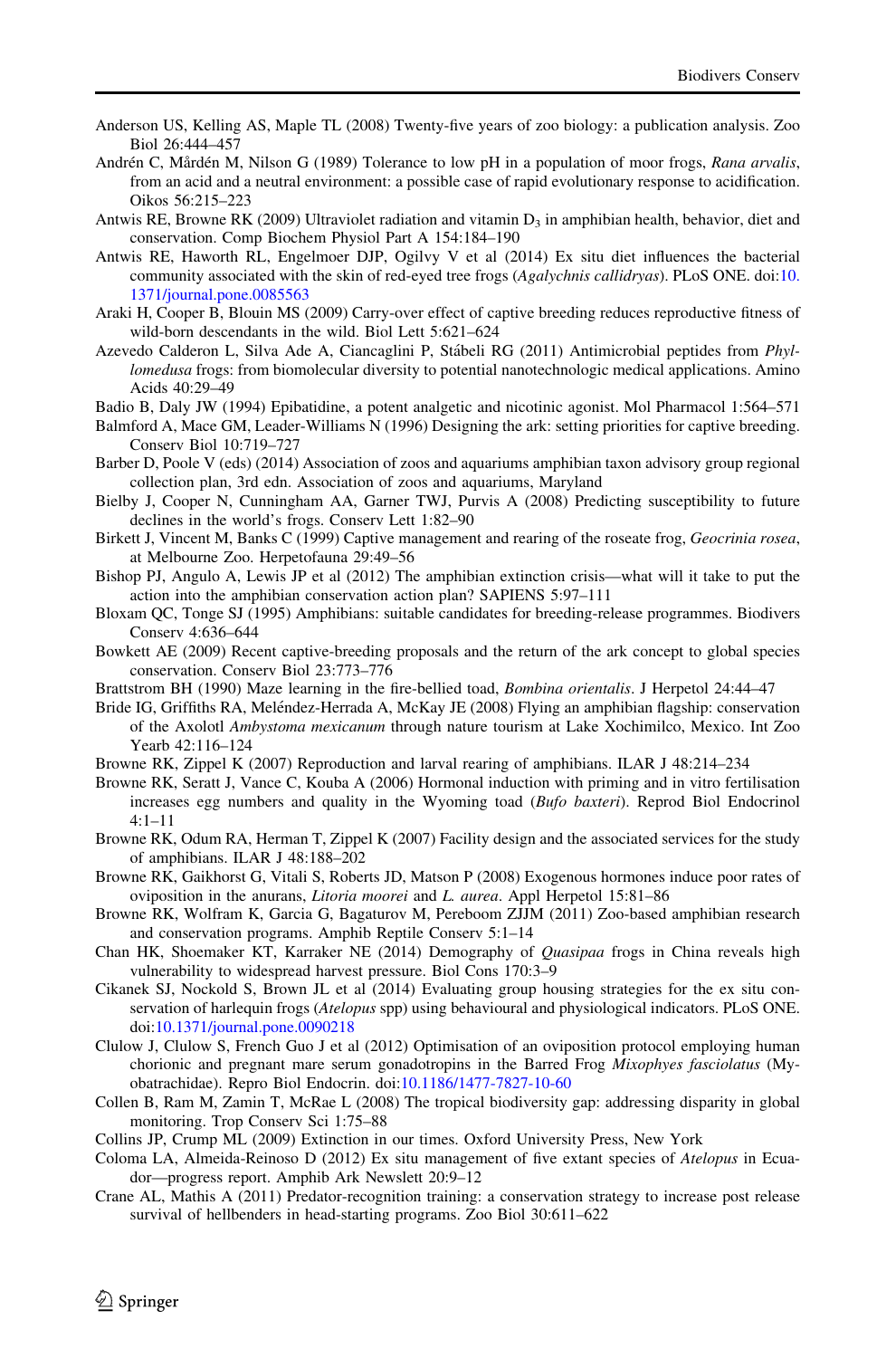- <span id="page-18-0"></span>Crump M (2005) Why are some species in decline but others not? In: Lannoo M (ed) Amphibian declines: the conservation status of United States species. University of California Press, Berkeley and Los Angeles, pp 28–33
- Cunningham AA, Daszak P, Rodriguez JP (2003) Pathogen pollution, defining a parasitological threat to biodiversity conservation. J Parasitol 89:S78–S83
- Daly JW, Myers CW, Warnick JE, Albuquerque EX (1980) Levels of batrachotoxin and lack of sensitivity to its action in poison-dart frogs (Phyllobates). Science 208:1383–1385
- Dawson B, Ryan MJ (2012) Evoked vocal responses change with experience in male *Physalaemus pus*tulosus. Copeia 2012:678–682
- Densmore CL, Green DE (2007) Diseases of amphibians. ILAR J 48:235–254
- Duellman WE, Trueb L (1994) Biology of Amphibians. John Hopkins University Press, Baltimore
- Dugas MB, Yeager J, Richards-Zawacki CL (2013) Carotenoid supplementation enhances reproductive success in captive strawberry dart frogs (*Oophaga pumilio*). Zoo Biol 32:655–658
- Edmonds D, Rakotoarisoa JC, Dolch R et al (2012) Building capacity to implement conservation breeding programmes for frogs in Madagascar: results from year one of Mitinjo's amphibian husbandry research and captive breeding facility. Amphib Reptile Conserv 5:57–69
- Epp KJ, Gabor CR (2008) Innate and learned predator recognition mediated by chemical signals in Eurycea nana. Ethol 114:607–615
- Estrada AR, Hedges B (2006) At the lower size limit in tetrapods: a new diminutive frog from Cuba (Leptodactylidae: Eleutherodactylus). Copeia 4:853–859
- Ferrari MC, Chivers DP (2008) Cultural learning of predator recognition in mixed-species assemblages of frogs: the effect of tutor-to-observer ratio. Anim Behav 75:1921–1925
- Fleming RI, Mackenzie CD, Cooper A, Kennedy MW (2009) Foam nest components of the túngara frog: a cocktail of proteins conferring physical and biological resistance. Proc R Soc B 276:1787–1795
- Ford MJ (2002) Selection in captivity during supportive breeding may reduce fitness in the wild. Conserv Biol 16:815–825
- Foufopoulos J, Richards S (2007) Amphibians and reptiles of New Britain island, Papua New Guinea: diversity and conservation status. Hamadryad 31:176–201
- Frankham R (2008) Genetic adaptation to captivity in species conservation programs. Mol Ecol 17:325–333
- Frankham R, Loebel DA (1992) Modelling problems in conservation genetics using captive *Drosophila* populations: rapid genetic adaptation to captivity. Zoo Biol 11:333–342
- Frankham R, Manning H, Margan SH, Briscoe DA (2000) Does equalization of family sizes reduce genetic adaptation to captivity? Anim Conserv 3:357–363
- Gagliardo R, Crump P, Griffith E et al (2008) The principles of rapid response for amphibian conservation, using the programmes in Panama as an example. Int Zoo Yearb 42:124–135
- Gagliardo R, Griffith E, Hill R et al (2010) Observation on the captive reproduction of the horned marsupial frog Gastrotheca cornuta (Boulenger 1898). Herpetol Rev 41:52–58
- Gascon C, Collins JP, Moore RD et al (eds) (2007) Amphibian conservation action plan. IUCN/SSC Amphibian Specialist Group, Gland
- Gawor A, Rauhaus A, Karbe D et al (2012) Is there a chance for conservation breeding? Ex situ management, reproduction, and early life stages of the harlequin toad Atelopus flavescens Duméril  $\&$ Bibron, 1841 (Amphibia: Anura: Bufonidae). Amphib Reptile Conserv 5:29–44
- Godfrey EW, Sanders GE (2004) Effect of water hardness on oocyte quality and embryo development in the african clawed frog (Xenopus laevis). Comp Med 54:140–145
- Gonwou LN, Rödel MO (2008) The importance of frogs to the livelihood of the Bakossi people around Mount Manengouba, Cameroon, with special consideration of the hairy frog Trichobatrachus robustus. Salamandra 44:23–34
- Gower DJ, Doherty Bone T, Loader SP et al (2013) Batrachochytrium dendrobatidis infection and lethal chytridiomycosis in caecilian amphibians Gymnophiona. EcoHealth. doi:[10.1007/s10393-013-0831-9](http://dx.doi.org/10.1007/s10393-013-0831-9)
- Gratwicke B, Evans MJ, Jenkins PT et al (2010) Is the international frog legs trade a potential vector for deadly amphibian pathogens? Front Ecol Environ 8:438–442
- Gray MJ, Miller DL, Hoverman JT (2009) Ecology and pathology of amphibian ranaviruses. Dis Aquat Organ 87:243–266
- Griffiths RA, Pavajeau L (2008) Captive breeding, reintroduction and the conservation of amphibians. Conserv Biol 22:852–861
- Groom M, Meffe GK, Carroll CR (2006) Principles of conservation biology, 3rd edn. Sinauer Associates, **Massachusetts**
- Guarino FM, Garcia G, Andreone F (2014) Huge but moderately long lived: age structure in the mountain chicken, Leptodactylus fallax, from Montserrat, West Indies. Herpetol J 24:167–173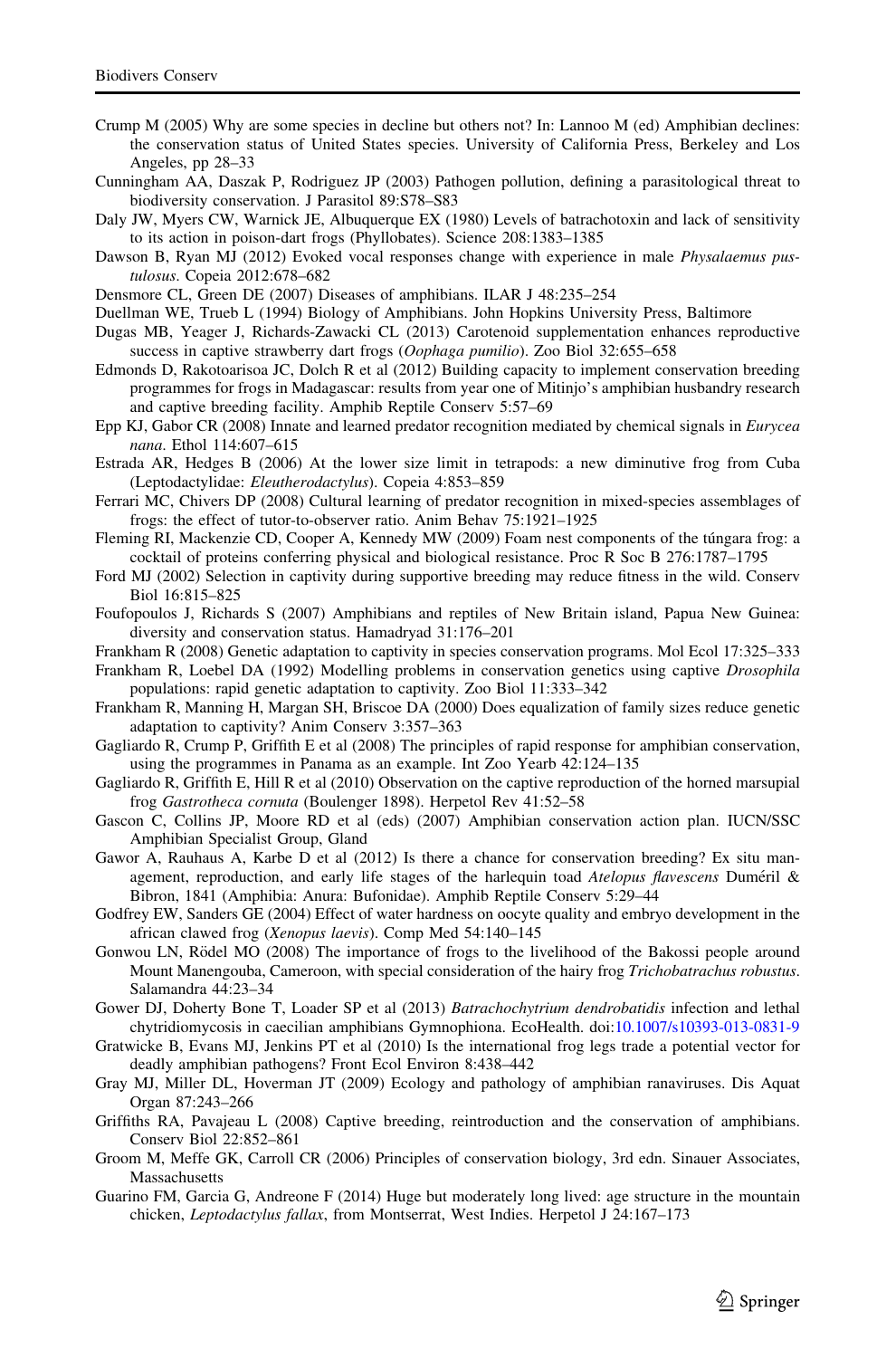- <span id="page-19-0"></span>Hermanns K, Pinxten R, Eens M (2002) Territorial and vocal behaviour in a captive dart-poison frog, Epipedobates tricolor Boulenger, 1899 (Anura: Dendrobatidae). Belg J Zool 132:105–109
- Hoffmann M, Hilton-Taylor C, Angulo A et al (2010) The impact of conservation on the status of the world's vertebrates. Science 330:1503–1509
- Holland B, Rice WR (1999) Experimental removal of sexual selection reverses intersexual antagonistic coevolution and removes a reproductive load. Proc Nat Acad Sci 96:5083–5088
- Igawa T, Sugawara H, Tado M et al (2013) An attempt at captive breeding the endangered newt Echninotriton andersoni from the central Ryukyus Japan. Anim 3:680–692
- Iskandar DT, Erdelen WR (2006) Conservation of amphibians and reptiles in Indonesia: issues and problems. Amphib Reptile Conserv 4:60–87
- James RS, Wilson RS (2008) Explosive jumping: extreme morphological and physiological specializations of Australian rocket frogs (Litoria nasuta). Physiol Biochem Zool 8:176–185
- Jenkin SE, Laberge F (2010) Visual discrimination learning in the fire-bellied toad Bombina orientalis. Learn Behav 38:418–425
- Kawata K (2008) Hanzaki pilgrimage: a visit to the home of the giant amphibian. Herpetol Rev 39:407–412
- Kern S, Ackermann M, Stearns SC, Kawecki TJ (2001) Decline in offspring viability as a manifestation of aging in Drosophila melanogaster. Evolution 55:1822–1831
- Kouba AJ, Vance CK, Willis EL (2009) Artificial fertilization for amphibian conservation: current knowledge and future considerations. Theriogenology 71:214–227
- Kouba AJ, Vance C, Calatayud N et al (2012) Assisted reproductive technologies (ART) for amphibians. Chapter 2 in Amphibian Husbandry Resource Guide, Edition 2.0. AZA Amphibian Taxon Advisory Group
- Kraaijeveld-Smit FJL, Griffiths RA, Moore RD, Beebee TJC (2006) Captive breeding and the fitness of reintroduced species: a test of the response to predators in a threatened amphibian. J Appl Ecol 43:360–365
- Liang G, Geng B, Zhao E (2004) Andrias davidianus. The IUCN Red List of Threatened Species. Version 2015.2. [http://www.iucnredlist.org.](http://www.iucnredlist.org) Retrieved 21 July 2015
- Lötters S, Kielgast J, Bielby J et al (2009) The link between rapid enigmatic amphibian decline and the globally emerging chytrid fungus. EcoHealth 6:358–372
- Loudon AH, Woodhams DC, Parfrey L et al (2013) Microbial community dynamics and effect of environmental microbial reservoirs on red-backed salamanders (Plethodon cinereus). ISME J 8:830–840
- Maan ME, Cummings ME (2012) Poison frog colors are honest signals of toxicity, particularly for bird predators. Am Nat 179:E1–E14
- Malhotra A, Thorpe RS, Hypolite E, James R (2007) A report on the status of the herpetofauna of the Commonwealth of Dominica, West Indies. Appl Herpetol 4:177–194
- Mann RM, Hyne RV, Choung CB (2010) Hormonal induction of spermiation, courting behavior and spawning in the southern bell frog, Litoria raniformis. Zoo biol 29:774–782
- Margan SH, Nurthen RK, Montgomery ME et al (1998) Single large or several small? Population fragmentation in the captive management of endangered species. Zoo Biol 17:467–480
- Martins F, Oom MDM, Rebelo R, Rosa GM (2013) Differential effects of dietary protein on early life history and morphological traits in natterjack toad (Epidalea calamita) tadpoles reared in captivity. Zoo Biol 32:457–462
- Maruska EJ (1986) Amphibians: a review of zoo breeding programmes. Int Zoo Yearb 24:56–65
- Merilä J, Söderman F, O'Hara R, Räsänen K, Laurila A (2004) Local adaptation and genetics of acid-stress tolerance in the moor frog, Rana arvalis. Conserv Genet 5:513–527
- Michael SF, Buckley C, Esteban T, Estrada AR, Vincent S (2004) Induced ovulation and egg deposition in the direct developing anuran Eleutherodactylus coqui. Repro Biol Endocrin. doi:[10.1186/1477-7827-2-](http://dx.doi.org/10.1186/1477-7827-2-6) [6](http://dx.doi.org/10.1186/1477-7827-2-6)
- Michaels CJ, Preziosi R (2013) Basking behaviour and ultraviolet B radiation exposure in a wild population of Pelophylax lessonae in Northern Italy. Herpetol Bull 124:1–8
- Michaels CJ, Preziosi R (2015) Fitness effects of shelter provision for captive amphibian tadpoles. Herpetol J 25:7–12
- Michaels CJ, Gini B, Preziosi R (2014a) The importance of natural history and species specific approaches in amphibian ex situ conservation. Herpetol J 24:135–145
- Michaels CJ, Downie JR, Campbell-Palmer R (2014b) The importance of enrichment for advancing amphibian welfare and conservation goals: a review of a neglected topic. Amphib Reptile Conser 8:7–23
- Michaels CJ, Antwis R, Preziosi R (2014c) Impacts of UVB provision and dietary calcium content on serum vitamin  $D_3$  growth rates, skeletal structure and coloration in captive oriental fire-bellied toads (*Bombia* orientalis). J Anim Physiol Anim Nutr. doi[:10.1111/jpn.12203](http://dx.doi.org/10.1111/jpn.12203)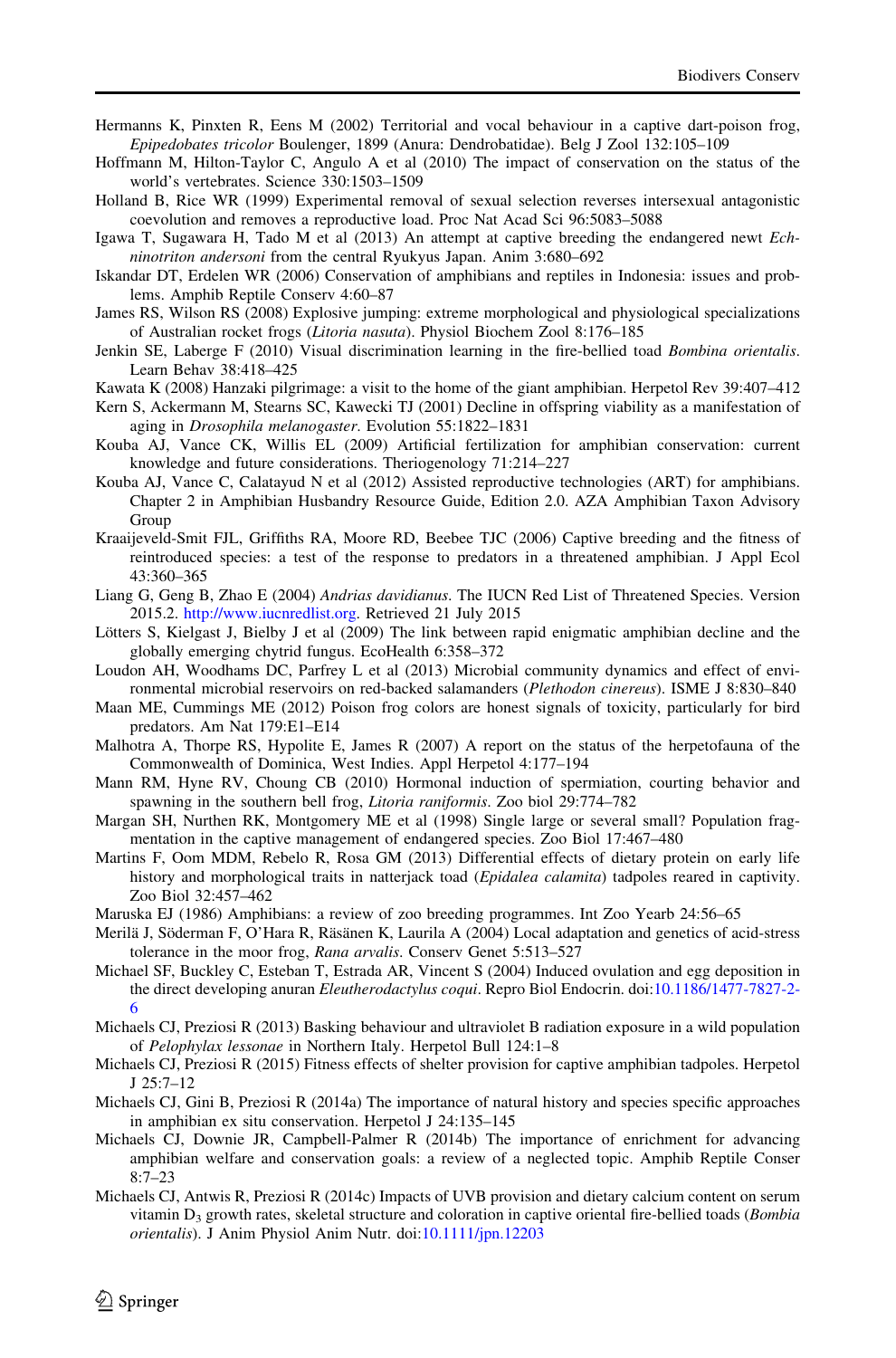- <span id="page-20-0"></span>Michaels CJ, Antwis R, Preziosi R (2014d) Impact of plant cover on fitness and behavioural traits of captive red-eyed tree frogs (Agalychnis callidryas). PLoS ONE 9:e95207
- Miller DL, Rajeev S, Brookins M et al (2008) Concurrent infection with ranavirus, Batrachochytrium dendrobatidis, and Aeromonas in a captive anuran colony. J Zoo Wildlife Med 39:445–449
- Minteer BA, Collins JP (2013) Ecological ethics in captivity: Balancing values and responsibilities in zoo and aquarium research under rapid global change. ILAR J 54:41–51
- Norris S (2007) Ghosts in our midst: coming to terms with amphibian extinctions. Biosceince 57:311–316
- Ogilvy V, Preziosi R (2011) Can carotenoids mediate the potentially harmful effects of ultraviolet light in Silurana (Xenopus) tropicalis larvae? J Anim Physiol Nutr 96:693–699
- Ogilvy V, Preziosi RF, Fidgett AL (2012) A brighter future for frogs? The influence of carotenoids on the health, development and reproductive success of the red-eye tree frog. Anim Conserv 15:480–488
- Pessier AP, Mendelson JR (2010) A manual for the control of infectious disease in amphibian survival assurance colonies and reintroduction programmes. IUCNSSC Conservation breeding specialist group, Minnesota
- Preece DJ (1998) The captive management and breeding of poison-dart frogs, family Dendrobatidae, at Jersey Wildlife preservation trust. Dodo 34:103–114
- Preininger D, Weissenbacher A, Wampula T, Hödl W (2012) The conservation breeding of two footflagging frog species from Borneo, Staurois parvus and Staurois guttatus. Amphib Reptile Conserv 5:45–56
- Pritchard DJ, Fa JE, Oldfield S, Harrop SR (2013) Bring the captive closer to the wild: redefining the role of ex situ conservation. Oryx 46:18–23
- Pryor GS (2014) Tadpole nutritional ecology and digestive physiology: implications for captive rearing of larval anurans. Zoo Biol 3:502–507
- Räsänen KR, Laurila A, Merilä J (2003a) Geographic variation in acid stress tolerance of the moor frog, Rana arvalis. I. Local adaptation. Evolution 57:352–362
- Räsänen K, Laurila A, Merilä J (2003b) Geographic variation in acid stress tolerance of the moor frog, Rana arvalis. II. Adaptive maternal effects. Evolution 57:363–371
- Redford KH, Jensen D, Breheny JJ (2012) Integrating the captive and the wild. Science 338:1157–1158
- Rija AA, Khatibu FH, Kohi EM, Muheto R (2011) Status and reintroduction of the Kihansi spray toad Nectophrynoides asperginis in Kihansi gorge: challenges and opportunities. In: Proceedings of the 7th TAWIRI Scientific Conference. Tanzania Wildlife institute, Arusha
- Robertson RJ, Rendell WB (2001) A long-term study of reproductive performance in tree swallows: the influence of age and senescence on output. J Anim Ecol 70:1014–1031
- Robertson JM, Robertson AD (2008) Spatial and temporal patterns of phenotypic variation in a neotropical frog. J Biogeogr 35:830–843
- Rodrı´guez A, Poth D, Schulz S, Vences M (2010) Discovery of skin alkaloids in a miniaturized eleutherodactylid frog from Cuba. Biol Lett. doi:[10.1098/rsbl.2010.0844](http://dx.doi.org/10.1098/rsbl.2010.0844)
- Rowley J, Brown R, Kusrini M et al (2010) Impending conservation crisis for Southeast Asian amphibians. Biol Lett 6:336–338
- Scheele BC, Hunter DA, Grogan LF, Berger L et al (2014) Interventions for reducing extinction risk in chytridiomycosis-threatened amphibians. Conserv Biol 28:1195–1205
- Silla AJ, Roberts JD (2012) Investigating patterns in the spermiation response of eight Australian frogs administered human chorionic gonadotropin (hCG) and luteinizing hormone-releasing hormone (LHRHa). Gen Comp Endocr 179:128–136
- Smith RK, Sutherland WJ (2014) Amphibian conservation: global evidence for the effects of interventions. Pelagic Publishing, Exeter
- Snyder NFR, Derrickson SR, Beissinger SR et al (1996) Limitations of captive breeding in endangered species recovery. Conserv Biol 10:338–348
- Sontag C, Wilson DS, Wilcox RS (2006) Social foraging in *Bufo americanus* tadpoles. Anim Behav 72:1451–1456
- St-Amour V, Lesbarrères D (2007) Genetic evidence of Ranavirus in toe clips: an alternative to lethal sampling methods. Conserv Genet 8:1247–1250
- Stuart SN, Chanson JS, Cox NA et al (2004) Status and trends of amphibian declines and extinctions worldwide. Science 306:1783–1786
- Stuart SN, Hoffmann M, Chanson JS et al (2008) Threatened amphibians of the world. Lynx Edicions, Barcelona, Spain. IUCN, Gland and Conservation International, Virginia
- Tapley B, Griffiths RA, Bride I (2011) Dynamics of the trade in reptiles and amphibians within the United Kingdom within a ten-year period. Herpetol J 21:27–34